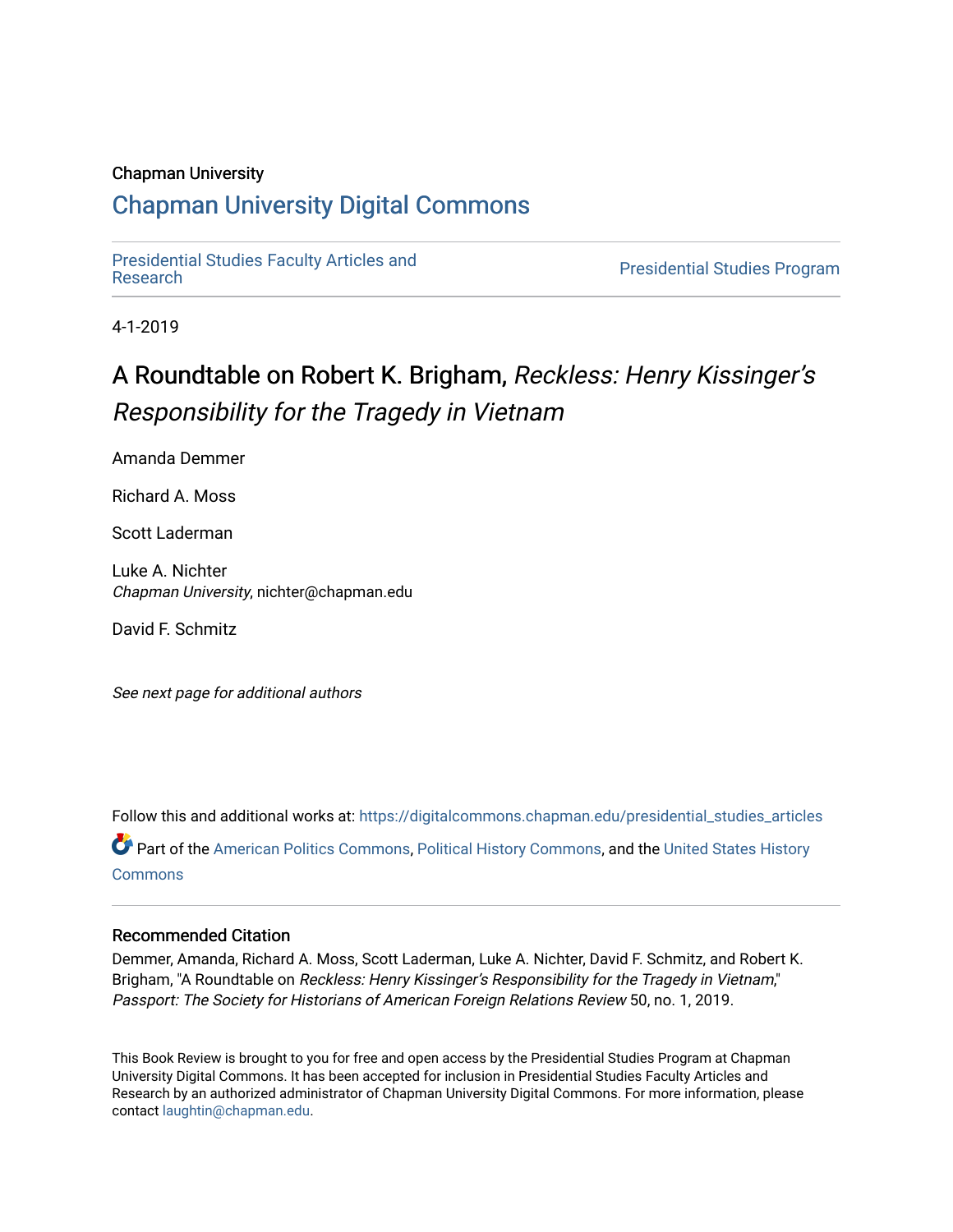# A Roundtable on Robert K. Brigham, Reckless: Henry Kissinger's Responsibility for the Tragedy in Vietnam

## **Comments**

This review was originally published on [Passport: The Society for Historians of American Foreign](https://shafr.org/passport)  [Relations Review](https://shafr.org/passport), volume 50, issue 1, in 2019.

## Creative Commons License

# $\bigcirc$  000

This work is licensed under a [Creative Commons Attribution-Noncommercial-No Derivative Works 4.0](https://creativecommons.org/licenses/by-nc-nd/4.0/) [License](https://creativecommons.org/licenses/by-nc-nd/4.0/).

Copyright The author

### Authors

Amanda Demmer, Richard A. Moss, Scott Laderman, Luke A. Nichter, David F. Schmitz, and Robert K. Brigham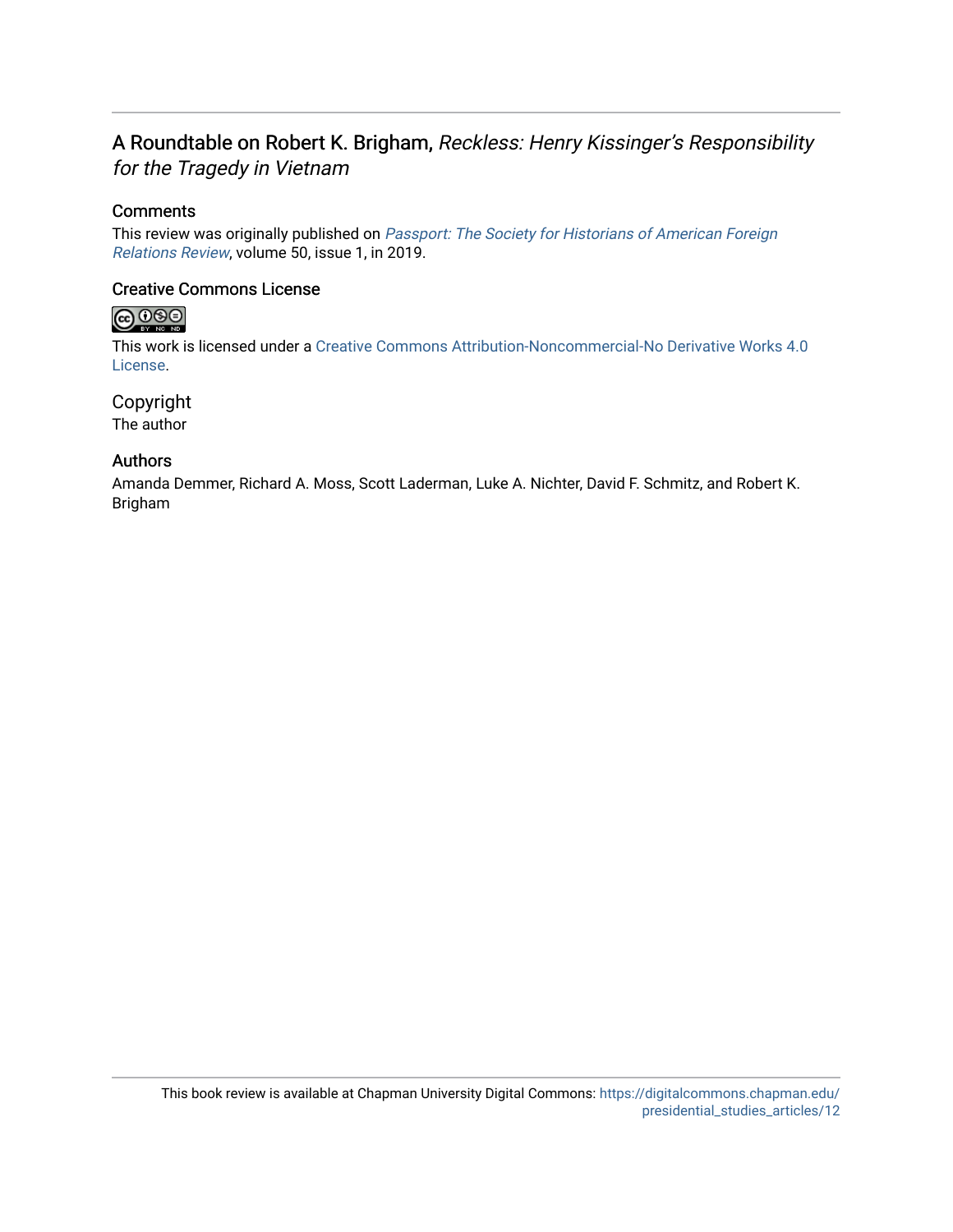# A Roundtable on Robert K. Brigham, *Reckless: Henry Kissinger and the Tragedy of Vietnam*

*Amanda Demmer, Richard A. Moss, Scott Laderman, Luke A. Nichter, David F. Schmitz, Robert K. Brigham*

#### **Introduction to the Roundtable on Robert K. Brigham,**  *Reckless*

#### *Amanda Demmer*

**Few historical figures from the second half of the twentieth century provoke disagreement like Henry Kissinger. More than the usual dose of healthy scholarly debate, Kissinger inspires assessments so** twentieth century provoke disagreement like Henry Kissinger. More than the usual dose of healthy scholarly debate, Kissinger inspires assessments so diametrically opposed that readers can be forgiven for wondering if authors are writing about the same person. It is unsurprising, then, that Robert K. Brigham's new book, *Reckless: Henry Kissinger and the Tragedy of Vietnam*, has already ignited a fresh round of debate about Kissinger and his legacy.

There are three things upon which each of this roundtable's participants agree. The first is that Brigham's book is incredibly well-written and will appeal to specialists, undergraduates, and popular audiences alike. The second is that Brigham's book pursues an ambitious and worthwhile goal. In *Reckless,* Brigham sets out to be the first scholar to hold Kissinger's "record to a scrupulous account based on his own definitions of success and the evidence provided by recently released material."<sup>1</sup> In what we might call a temporally and thematically focused biography, *Reckless* provides an overview of Kissinger's Vietnam-related thinking and diplomacy from 1965 to 1973 in six chronological chapters. Brigham's final assessment is clearly indicted in his title. He argues that "it is clear that the national security adviser's war for peace was more than oxymoronic: it was a total failure."<sup>2</sup> Beyond failing to achieve his aims, Brigham concludes that Kissinger tragically "made a bad situation worse…with his reckless assumptions about the use of force and diplomacy."<sup>3</sup>

In David F. Schmitz's assessment, *Reckless* "brilliantly succeeds" in its objectives. Schmitz characterizes *Reckless* as a "seminal study" of Kissinger's Vietnam War diplomacy that crucially "challenges and corrects many of Kissinger's and his defenders' distortions, setting the record straight on a number of important points." Scott Laderman offers a similar assessment and notes that Brigham "fills a surprising gap in the literature." Although Kissinger "features prominently in a number of important works," Laderman explains, "very little of the literature has placed Kissinger at its center." Like Schmitz, Laderman also praises *Reckless* for calling "into question the myth of Kissinger—which Kissinger himself studiously helped to foster—as the man who successfully achieved 'peace with honor' in Vietnam." Richard A. Moss and Luke A. Nichter offer disparate evaluations. Moss suggests *Reckless*  suffers from "sins of commission as well as omission" and is "uneven," with the core of the book offering more nuanced assessments than the opening and closing.

Moss' review, more specifically, takes issue with *Reckless'* coverage of Operation Pennsylvania and Operation Lam Son 719 and some of Brigham's sourcing decisions. Nichter also suggests that *Reckless* is ultimately "not convincing" because "Brigham focuses on too many issues that are not important while overlooking too many issues that are."

The reality that Kissinger is still alive and actively seeking to influence the history written about the events in which he played a principle role is apparent in each of these reviews. Whereas Schmitz and Laderman commend Brigham for dispelling some of Kissinger's own mythmaking, Nichter challenges Brigham's approach and argues—based on a "recent meeting" with Kissinger—that the National Security Adviser "did not have nearly the freedom of action that Brigham assumes he did." While Sarah Snyder has recently reminded us that there were important limits to Kissinger's influence, Brigham makes a persuasive case that Kissinger believed he was the only man who could achieve peace with honor and, based on this assumption, did everything he could to consolidate policymaking in the White House at the expense of the rest of the U.S. foreign policy bureaucracy.<sup>4</sup> That both Kissinger's underlying assumptions and his methods were flawed, Brigham argues, is part of the tragedy.

Whether offering praise or disapprobation, a third common thread in each of the following reviews is the desire for more. While some roundtable participants would have liked to have seen Brigham expand his coverage of events that appear briefly in the text, others note that inclusion of non-Vietnam related concerns would have provided greater context. I also wonder how expanding the book's temporal scope to incorporate Kissinger's involvement in planning the U.S. evacuation from Saigon in April 1975 would have impacted Reckless' narrative. Brigham acknowledges that impacted *Reckless'* narrative. Brigham acknowledges that<br>this desire for an expanded "portrait of Kissinger" is a "fair critique" and the inevitable result of writing "a trade press

book...with a strict word limit."<br>Although the participants in this roundtable disagree vociferously about many aspects of Brigham's new book, the points of consensus demonstrate resoundingly that Reckless is an accessible, necessary intervention that revisits well-tread topics in new and provocative ways. Indeed, despite his many criticisms, Nichter describes *Reckless* as "the first in a new genre" and suggests "we will be talking about this book, and others it will prompt, for many years." While the scholarly debates about Kissinger and his legacy are far from settled, then, it is clear that moving forward such discussions will be incomplete without serious engagement with *Reckless.*

Notes:

<sup>1.</sup> Brigham, *Reckless, ix.* 

<sup>2.</sup> Ibid, xi.

<sup>3.</sup> Ibid, xii.

<sup>4.</sup> Sarah B. Snyder, "Beyond 'The Architect,'" *Sources and Methods, 23*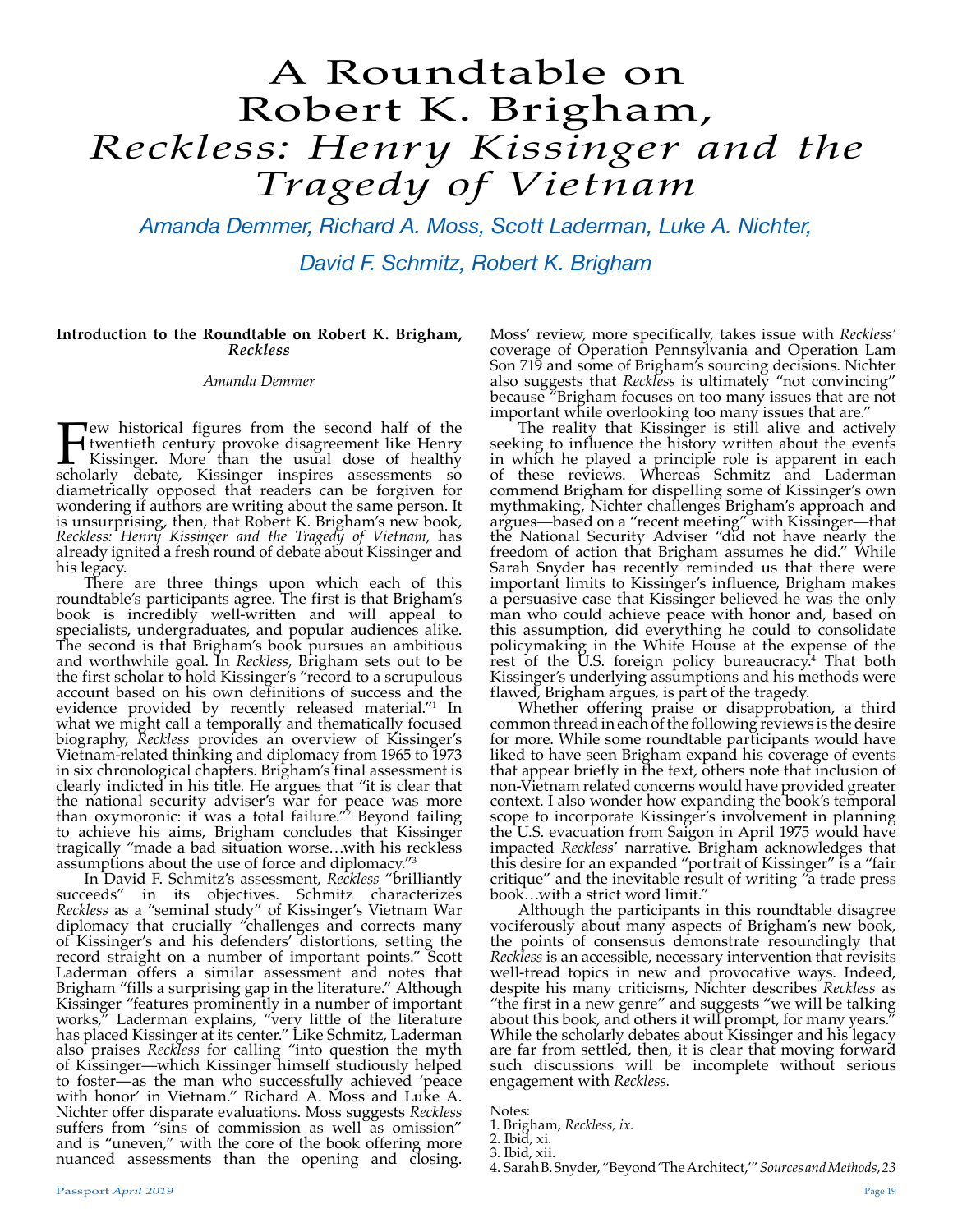July 2018, https://www.wilsoncenter.org/blog-post/beyond-thearchitect?utm\_content=buffer72e47&utm\_medium=social&utm\_ source=twitter.com&utm\_campaign=buffer.

#### **Review of Robert K. Brigham,** *Reckless: Henry Kissinger and the Tragedy of Vietnam*

#### *Richard A. Moss1*

**As I read** *Reckless: Henry Kissinger and the Tragedy of Vietnam***, I was torn between hope in the book's claim to be "the first to hold [Kissinger's] record to a scrupulous account based on his own definitions of success** *Vietnam*, I was torn between hope in the book's claim to be "the first to hold [Kissinger's] record to a scrupulous account based on his own definitions of success and the evidence provided by recently released material" (xi) and the dissonance I experienced as I dug into the details. This review focuses on the evolution of Kissinger's thinking about Vietnam, a sequencing error in *Reckless*

on Operation Lam Son 719, and the Nixon tapes and Kissinger telephone conversation (telcon) transcripts related to Nixon and Kissinger's relationship.

First, an aside. I'm something of a one-trick pony in my relationship and exposure (by choice!) to the Nixon tapes. It was my day-job at the State Department to transcribe the tapes for inclusion in the official documentary record, the *Foreign Relations of the United States* 

series, for longer than was probably healthy (mentally or physically) or prudent. Adding to the exposure, I have used the tapes extensively in my own research since 2002, when the National Archives and Records Administration (NARA) made public its Third Chronological Release (tapes recorded between January and June 1972).

Thanks to the tapes ("the gift that keeps on giving," per Bob Woodward), the copious telcon transcripts kept by Kissinger and others, the diaries of chief of staff H. R. "Bob" Haldeman, and the millions of pages of other textual records, the Nixon administration is one of the best-documented U.S. presidential administrations (if not *the* best-documented).2 In these rich sources there is ample evidence to support one school of thought, which holds that Henry Kissinger was a self-aggrandizing, manipulative, scheming, emotional sycophant who was, arguably, guilty of war crimes during the Nixon and Ford administrations. Another school of thought, also supported by the documentary record, can claim that Kissinger was a principled, thoughtful, tireless public servant who sought peace and tried to improve America's position in the world vis-à-vis adversaries and allies alike. Contradictory traits exist in everybody to some degree, but the level to which they existed (and still exist) in Henry Kissinger make him a fascinating subject of inquiry, a kind of devious bogeyman to some, and a realist statesman and master diplomat to others.

By choosing a title like *Reckless* and adopting the tone of a prosecutor in a courtroom during the first and last parts of the book, Robert Brigham places himself more in the first school of thought. "For all his faults, Kissinger (no matter what) could not change reality on the ground," Brigham contends. "He made a bad situation worse, however, with his reckless assumptions about the use of force and diplomacy" (xii). For Brigham, "Kissinger was a careful reader of Spinoza and Kant, and he learned from both that history is tragedy, but that men of free will can bend history toward a new reality" (44). Channeling the Melian dialogue from Thucydides, "Kissinger naturally thought . . . that Moscow could easily influence events in Hanoi because he believed that the powerful do what they

want and the weak suffer, as they must" (45). Brigham points out that Kissinger's prolific output—three volumes of memoirs, documentary collections, and foreign policy analyses—has been an attempt to shape (and distort) the historical record (93–94, 146). Perhaps Kissinger is living by Nixon's comment to him many decades ago: "Now, Henry, remember, we're gonna be around to outlive our enemies.

Brigham provides a readable, entertaining account that will no doubt appeal to a broad audience. However, it is not a comprehensive account of the tragedy in Vietnam under Kissinger and the president he served. The book is uneven it its treatment of the subject; its first quarter and last chapter have a more argumentative tone, while the middle half of the book is more nuanced. The depiction of the twists and turns in U.S.-North Vietnamese negotiations in 1972 are particularly revealing. Unfortunately, some of the details throughout the book could be better sourced, and there are issues of omission as well as commission.

In his first chapter on the evolution of Kissinger's thinking about Vietnam, it is surprising that Brigham does not explore the role Kissinger played in Operation PENNSYLVANIA, an effort to bring Hanoi to the negotiating table in 1967 via two French intermediaries, Herbert Marcovich and Raymond Aubrac. Instead, Brigham focuses on the details surrounding Kissinger's first trip to South Vietnam in 1965.

For example, in his first chapter on the evolution of Kissinger's thinking about Vietnam, it is surprising that Brigham does not explore the role Kissinger played in Operation PENNSYLVANIA, an effort to bring Hanoi to the negotiating table in 1967 via two French intermediaries, Herbert Marcovich and Raymond Aubrac. Instead, Brigham focuses on the details surrounding Kissinger's first trip to South Vietnam in

1965 (15–21). The narrative then jumps from late 1965 to Kissinger's *Foreign Affairs* article in January 1969, as if little or nothing happened over the intervening three years<sup> $4$ </sup> While Brigham mentions Operation PENNSYLVANIA in the second chapter, it is only a passing reference to an initiative that "went nowhere" and to the fact that the relationship between Kissinger and Aubrac aided in setting up a back channel with North Vietnam in 1969 (57–58).

There should be little doubt that Operation PENNSYLVANIA served multiple purposes and showed an evolution of Kissinger's thinking on Vietnam. PENNSYLVANIA paved the way for what would become known as the "San Antonio Formula," after a speech (in San Antonio) in which President Johnson said that the United States would stop all aerial and naval bombardment of North Vietnam in exchange for peace negotiations.<sup>5</sup> It has been publicly known since 1968 that Kissinger promoted the San Antonio formula and was directly involved in the negotiations.<sup>6</sup> In the words of biographer Walter Isaacson, "Thus began Kissinger's first experience with secret diplomacy and his baptism into the difficulties of dealing with the North Vietnamese."<sup>7</sup>

In December 1967 Kissinger made a trip to Moscow under the auspices of the Soviet-American Disarmament Study group. Although separate from the failed negotiations of the summer of 1967, this trip was an attempt to revive the PENNSYLVANIA talks. It demonstrated that Kissinger had begun to develop his ideas for linkage between Moscow and Hanoi more than a full year before he became Nixon's national security advisor. U.S. documents released in 2008, coverage of this trip in Niall Ferguson's biography of Kissinger, and a 1992 memoir account by Soviet foreign policy expert Georgi Arbatov show that Kissinger came to believe that the road to peace in Vietnam went through

Moscow.<sup>8</sup><br>As Brigham argues, the idea that Moscow would try to persuade Hanoi to make meaningful concessions in negotiations with the United States out of a desire for progress on arms control and other areas of superpower relations was largely flawed. Ultimately, there would be no linkage. Kissinger "did not understand that for Moscow,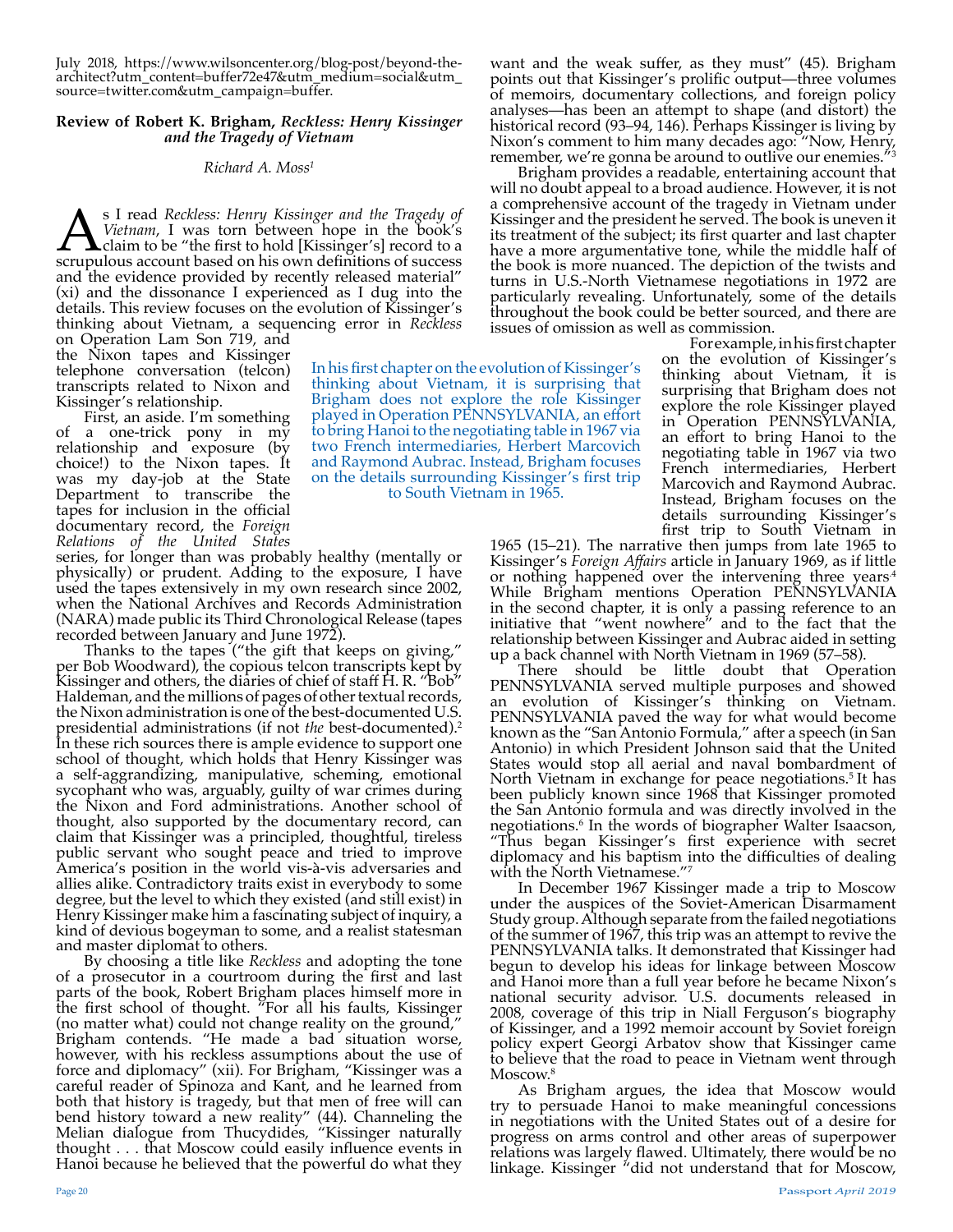forcing Hanoi to concede its first principles carried with it unacceptable costs and risks" (45). Brigham contends that Anatoly Dobrynin, the Soviet ambassador to the United States and Kissinger's sparring partner in a secret back channel, was an "unwilling partner in the plan," and "neither would be happy with the result" (45).

While flawed, Kissinger's beliefs about Moscow were not *entirely* wrong. Moscow was Hanoi's primary patron, and the Kremlin had some influence with its client state. North Vietnam did not manufacture sophisticated surfaceto-air missiles, jetfighters, and main battle tanks, and Moscow could (and occasionally did) moderate the flow of arms and materiel to Hanoi's war machine. Kissinger used "the Channel" with Dobrynin to pass messages to Hanoi, attempt to limit Soviet assistance to North Vietnam, and make it possible for Moscow and Washington to delink Vietnam from superpower relations with a successful and politically profitable summit meeting in Moscow in May 1972. Kissinger and Dobrynin built an institution that made an improvement in superpower relations possible, and they were largely pleased with the results. Kissinger solidified his power and that of the White House-based National Security Council (NSC) *vis-à-vis*  the State and Defense departments,

while Dobrynin became a member of the Central Committee.

Nevertheless, it took time to realize that there was a limit to how much influence a patron can exert on its clients. In a backchannel meeting after the North Vietnamese launched the Easter Offensive in 1972, remarked, "Isn't it amazing what a

little country can do to wreck well-laid plans?" Kissinger replied, "The president wants you to know we will under no circumstances accept a defeat there and we will do what is necessary not to."<sup>9</sup> The eventual result was Linebacker and the mining of Haiphong Harbor. Both Washington and Moscow considered cancelling the Moscow summit; Washington because it saw Soviet aid to the North as facilitating the Easter Offensive, and Moscow because of ideological solidarity with Hanoi. The Kissinger-Dobrynin channel made possible the delinking of Vietnam from the larger issue of superpower relations.

Brigham describes several Kissinger-Dobrynin exchanges but, curiously, does not mention or cite *Soviet-American Relations: The Détente Years*, 1969–1972, jointly compiled, translated, and annotated by the U.S. Department of State and the Russian Foreign Ministry in 2007. This treasure trove includes both Kissinger and Dobrynin's accounts of their back-channel exchanges.<sup>11</sup> Dobrynin's contemporary observations of Kissinger would have enabled Brigham to avoid relying solely on Kissinger's reports of the meetings and probably would have bolstered some of his arguments.

In addition, Brigham's account of Operation Lam Son 719, the U.S.-backed South Vietnamese incursion into Laos

in 1971, could use more detail. Brigham does a good job of describing the operation, but the inclusion of a map or two showing the geography of the area would be very helpful, and photographs, say, of South Vietnamese troops clinging to helicopter skids, would have added a lot to his well-written descriptions. Also, sourcing is again an issue. Brigham mentions that Kissinger "had recent intelligence estimates suggesting Hanoi's strength in the area was nearly twentyfive thousand troops and that two more North Vietnamese divisions were likely to arrive soon" (141). However, there is no source provided for this statement.

In the same paragraph, Brigham describes how General William Westmoreland, then Army chief of staff and formerly the U.S. commander in Vietnam, told Kissinger that Operation Lam Son 719 "was too complex, required too much close air coordination and communication, for the ARVN to be successful (141–42)." In view of the (uncited) intelligence he received and the advice he got from an experienced military commander, it would seem that Kissinger should have known the raid would fail. However, the Westmoreland conversation took place in April 1971. It was a postmortem of the operation, not an

The formula that Kissinger was wrong and should have known better is a little too much like Monday morning quarterbacking for my taste. Brigham repeatedly mentions that North Vietnam was going to settle the conflict by force of arms, and yet Kissinger continued to negotiate and gradually eroded the U.S. conditions. advance warning.

The formula that Kissinger was wrong and should have known better is a little too much like Monday morning quarterbacking for my taste. Brigham repeatedly mentions that North Vietnam was going to settle the conflict by force of arms, and yet Kissinger continued to negotiate and gradually eroded the U.S. conditions. Boxed in by the realities on the ground and Nixon's

desire to Vietnamize the war, what were the alternatives to using force? Politics is the art of the possible. Hanoi seemed willing to accept nothing less than a complete withdrawal of American forces, but that was probably beyond the realm of the possible for a conservative Republican administration. Therein lay a Catch-22. The recent past was no guide, either. The United States had not unilaterally withdrawn from Korea, and American forces remain on the Korean Peninsula today, nearly seven decades after a ceasefire. Did Kissinger and Nixon consider a similar solution for Vietnam? Aside from criticizing the escalation policies, perhaps Brigham could have explored this possibility or others.12

Brigham is generally correct about the fallout from the India-Pakistan war, the leak of sensitive crisis-response documents to investigative journalist Jack Anderson, and the subsequent discovery by the Plumbers (of Watergate ignominy) that the military was spying on the (NSC) (160– 64). The Joint Chiefs of Staff (JCS) received information via a Navy yeoman, Charles Radford, who was assigned to the JCS-NSC liaison office. Brigham appears to have fallen prey to Kissinger's explanation in his memoir that he was "out of favor" with Nixon for "several weeks" after the India-Pakistan war and the Moorer-Radford affair, as it was called. In *White House Years*, Kissinger stresses that the disagreement between

|       |      |      |      |      | Millions of US Dollars |       |         |
|-------|------|------|------|------|------------------------|-------|---------|
|       | 1968 | 1969 | 1970 | 1971 | 1972                   | 1973* | 1968-73 |
| USSR  | 415  | 175  | 90   | 160  | 355                    | 150   | 1,345   |
| PRC   | 115  | 140  | 100  | 110  | 215                    | 100   | 780     |
| Total | 530  | 315  | 190  | 270  | 570                    | 250   | 1,125   |

Preliminary

Passport *April 2019* Page 21

him and the president was less about substance on the India-Pakistan crisis and more about Nixon's public relations<br>attempts to deflect

blame: "The result was

*CIA Estimate of Soviet and Chinese military aid to North Vietnam, 1968– 1973*.10

attempts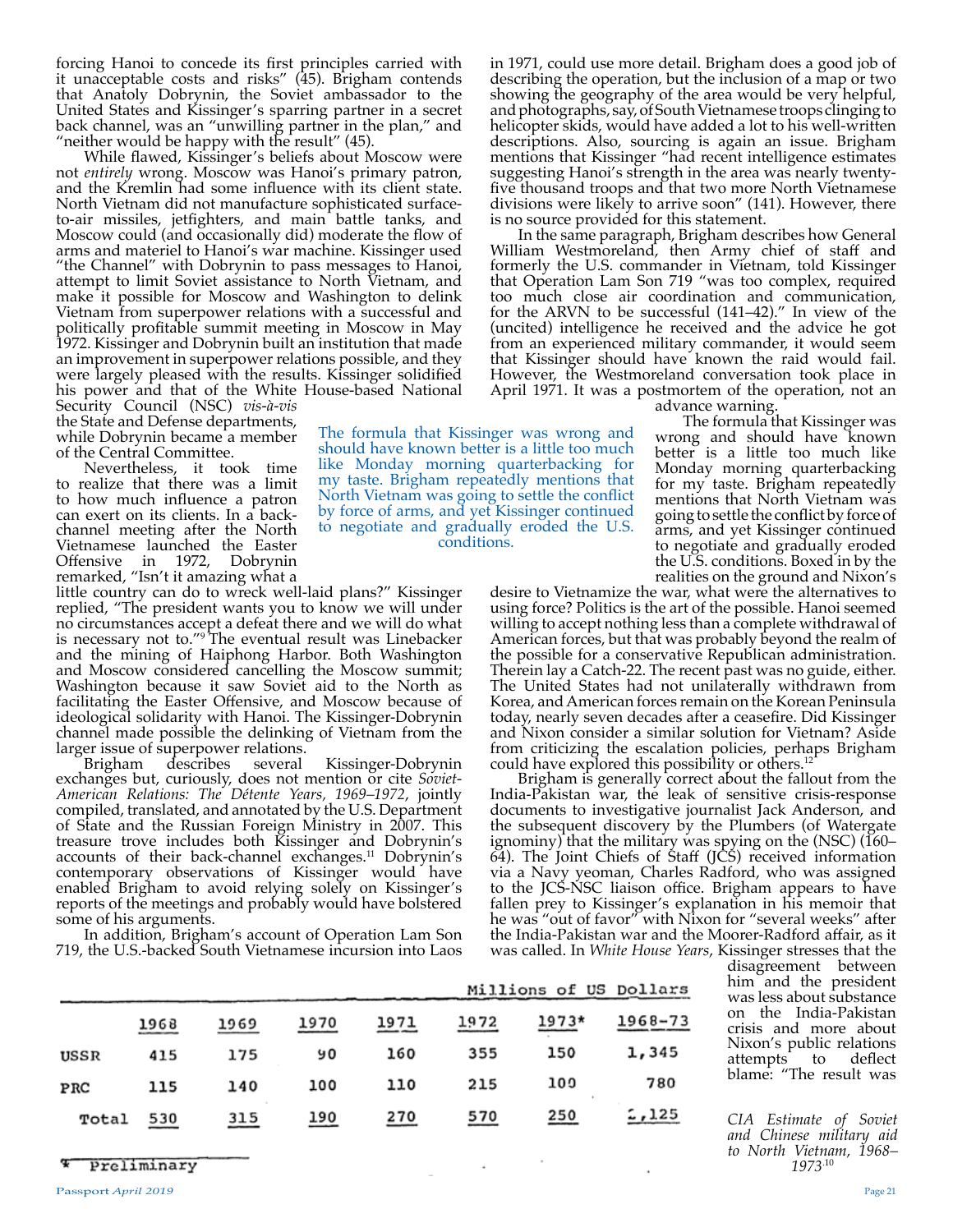an effort by the White House public relations experts to deflect onto me the attack on our conduct during the India-Pakistan crisis. The policy became my policy. For several weeks Nixon was unavailable to me. Ziegler made no statement of support, nor did he deny press accounts that I was out of favor."

Alluding to the Anderson leaks, Kissinger contended that "the departments were not admonished to cease their leaking against me. Nixon could not resist the temptation of letting me twist slowly, slowly in the wind."13 Yeoman Radford admitted taking documents and passing them to the JCS but denied being the source of the leak under repeated questioning sessions, including polygraph examinations. Anderson went to his grave in 2005 without revealing his source, but he told one author that "you don't get those kind of secrets from enlisted men. You only get them from generals and admirals."<sup>14</sup>

Nixon worried aloud about Kissinger suffering an emotional collapse at the end of 1971 and decided almost immediately to give him a boost. He made that decision not because of Vietnam, but rather because of the larger role Kissinger played in the administration. He could not afford to lose him with the summit meeting in the Soviet Union and the opening to the People's Republic of China coming up, both of which had been announced before India and Pakistan blew up. During a dramatic Christmas Eve conversation, Nixon told his chief domestic advisor, John Ehrlichman, that "[Kissinger] is extremely valuable to us. He is indispensable at this point because of the China trip . . . and to a lesser extent the Russia trip."15 Two hours later, Nixon asked Kissinger's former benefactor, Nelson Rockefeller, to reassure Kissinger and, somewhat awkwardly, to wish the Jewish Kissinger a Merry Christmas. "Tell him to pay no attention to this nitpicking by people how we handled it," the president told Rockefeller.<sup>16</sup>

Getting back to Vietnam, Brigham claims that Nixon "kept Kissinger at arm's length about the content of his Vietnam speech right up until January 12, [1972,] when he asked for Kissinger's advice in advance of his troop withdrawal announcement now scheduled for January 13" (164). Unfortunately, Brigham is factually incorrect on this point, and the telcon he cites for January 12, 1972, does not support the claim that Nixon was holding Kissinger at arm's length at that time  $(165, 271).$ <sup>17</sup> The idea of splitting arm's length at that time (165, 271).17 The idea of splitting up the announcement about the peace plan and the announcement of the withdrawal of 70,000 more American troops and instead, discussing Vietnam in the State of the Union address and later making a separate announcement that Kissinger had been negotiating secretly with the North Vietnamese for thirty months was not Nixon's, and Kissinger was not in the dark. In fact, Kissinger is the one who recommended precisely this course of action to Nixon in a phone call captured by Nixon's taping system on New Year's Day 1972:

**Kissinger:** Mr. President, I have had this idea for your consideration. I've already gone ahead with [Ambassador Ellsworth] Bunker and everything is moving for the earliest date [on the troop withdrawal announcement] you want to go, so-**Nixon:** Yeah.

**Kissinger**: —so nothing is blowing up. Whether we mightn't split the troop announcement and the peace plan? In other words, do the troop announcement before Congress comes back, and hit them with the peace plan right after your State of the Union?

**Nixon:** Yes, we could do that.

After debating the pros and cons of doing the troop announcement at different times and speculating about the play it would receive in the press, the president and his national security advisor came back to the sequence of announcements:

**Kissinger:** For the first two or three weeks it's going to go like the ceasefire. For the first two or three weeks it will sweep everything. **Nixon:** Yeah.

**Kissinger:** And therefore, it isn't all that disadvantageous supposing they come in with the Mansfield amendment again.

**Nixon:** Yeah.

**Kissinger:** We can prove we made these proposals before they ever did.

**Nixon:** Yeah.

**Kissinger:** So, and then we could say, make the peace plan, just for an example, around the  $25<sup>th</sup>$ [of January].

**Nixon:** Um-hmm.

**Kissinger:** Then you'd have two weeks of riding that.

**Nixon:** Um-hmm.

**Kissinger:** Then we come out with the foreign policy report.18 Then you're going to China.<sup>19</sup> Then you're in the middle of March. And then it's—

**Nixon:** Mmm. Yeah?

**Kissinger:** That's the advantage of doing the peace plan a little later. While, otherwise, they might come back at you with a full-scale attack before you go to China.

**Nixon:** Um-hmm. Um-hmm.

**Kissinger:** I have no problem with ever whatever, with making the troop announcement as early as possible.

**Nixon:** No, there's no problem on that.

Nixon agreed with Kissinger's suggestion to have a separate, televised announcement of the peace plan that the administration had put forward in secret channels; it would come after the State of the Union and the troop withdrawal announcement. The men also explored the possibility of mentioning the administration's shift to avoid using draftees in Vietnam:

**Nixon:** I would like if we could do the troop announcement and the draftees, uh, then it should be done separately from the State of the Union, I think…I'd like to have the State of the Union—we're going to get so much foreign policy—

**Kissinger:** That's right.

**Nixon:** —benefit from other things that I think we'd better—

**Kissinger:** I think if you have the troop announcements before—

**Nixon:** Yeah.

**Kissinger:** —then the State of the Union domestic, then the peace plan right after the foreign policy after the State of the Union, say the week after— **Nixon:** See, I will just say in the State of the Union that I am going to make a major report, "I'm going to make a report to the Congress on foreign policy on blank, and I will not cover it in this speech." Just as I have before.

**Kissinger:** Yeah. Right, and we will have it ready this time on the  $8^{\text{th}}$  [of January]. **Nixon:** Yeah.

Page 22 Passport *April 2019* Kissinger suggested January 25th as the date to make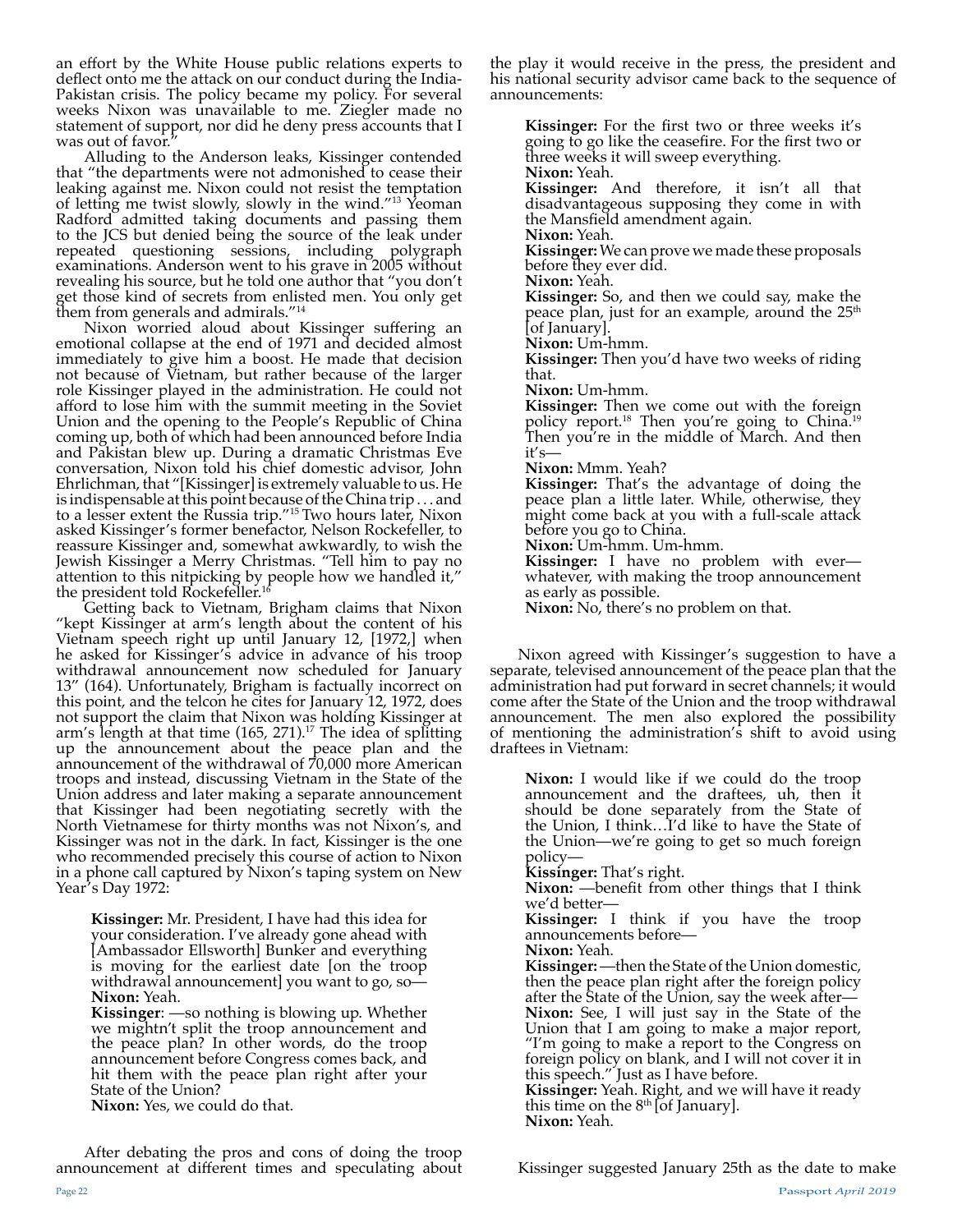the peace plan announcement, which is what Nixon ended up doing. Nixon was less receptive to Kissinger's seemingly serious suggestion to cut Secretary of Defense Melvin Laird out of the details:

**Kissinger:** Ah, ah, Mr. President, I have almost reached the point where you may have to do this without telling Laird beforehand. **Nixon:** Whoa! Couldn't do that, Henry, he'd go up, he'd just— **Kissinger:** He'd go up the wall. **Nixon:** Yeah. **Kissinger:** But, uh— **Nixon:** But you're afraid he's going to leak it out, huh? **Kissinger:** But I'm afraid he's going to come back

with so many caveats. Let me talk to Moorer; he owes us one.<sup>21</sup>

To be fair, there were no telephone conversation transcripts of this important conversation. However, the audio for conversation has been available since the Third Chronological Release of 2003 and was listed online in 2008 at http://nixontapes.org/hak.html. (The website includes digital audio of each conversation, NARA-produced finding aids, and lists which taped conversations overlapped with telcons.) In addition, the Digital National Security Archive has a comprehensive collection of Kissinger telcons and Nixon-Kissinger conversations from the Nixon tapes available through its subscription service at ProQuest.<sup>21</sup>

This brings up a minor point, but one that is revealing. Brigham cites the Kissinger telephone conversation transcripts as "White House Tapes." Like the White House tapes, the telcons have a fascinating history, but they are an entirely separate collection. Moreover, the telcons were processed in a unique way and thus differ from many other textual records and the White House tapes.<sup>22</sup> According to the NARA finding aid, secretaries initially listened to Kissinger's phone calls on a "dead key" extension and made summaries of conversations, although this practice evolved into verbatim transcripts written up from shorthand notes. Many conversations were recorded, but the tapes were immediately transcribed and then destroyed or reused.<sup>23</sup> Therefore, citing the telcons as "White House Tapes" simply is not accurate.

Despite the issues outlined above, I believe *Reckless*  adds to the debate over the tragedy of U.S. involvement in Vietnam, an "argument without end," as Robert McNamara and others put it. If Brigham spurs public discourse on issues of war and peace and morality, all the better. He is spot on when he says that nearly as many Americans died with Nixon and Kissinger at the helm of the ship of state as during the Johnson years, and the prolongation of the war was a tragedy for Americans and Vietnamese alike. Further, Brigham is an engaging writer, and *Reckless* was enjoyable to read. Its shortcomings should serve as a reminder for historians to properly caveat and contextualize their sources but always remain open to engage.

3. Nixon Tapes (NT), Oval Office Conversation No. 823–1 between Nixon and Kissinger, December 14, 1972. This is the same conversation in which Nixon decided to go through with the "Christmas Bombing" against North Vietnam.

4. Henry A. Kissinger, "The Viet Nam Negotiations," *Foreign Affairs* 47, no. 2 (January 1969).

5. Lyndon B. Johnson, "Speech before the National Legislative Conference in San Antonio, Texas," September 29, 1967, *Public Papers of the Presidents of the United States: Lyndon B. Johnson*, 1967, Book II (Washington DC: Govt. Printing Office, 1967), 876–81.

6. David Kraslow and Stuart Loory, "The Secret Search for Peace: Unheralded Emissaries Opened Way to Hanoi," *Los Angeles Times*, April 4, 1968. See also Hedrick Smith, "Frenchmen Took U.S. Plan to Hanoi: Harvard Professor Linked Them and Washington," *The New York Times,* April 9, 1968. A profile of Kissinger when he became national security advisor noted his earlier experience with the French intermediaries and Hanoi. Patrick Anderson, "The Only Power Kissinger Has Is the Confidence of the President," *New York Times Magazine*, June 1, 1969, 42. Kraslow and Loory were onto the story as early as December 1967. In a "Memorandum for the Record," Benjamin Read wrote that "Kissinger phoned to advise me that he had received a letter from . . . Marcovich in which M[arcovich] states that *LA Times* reporter Kraslow has been 'after me.'" December 11, 1967, Lyndon B. Johnson Library, Austin, TX (LBJL), National Security File (NSF), Vietnam Country File, Box 140.

7. Walter Isaacson, *Kissinger: A Biography* (New York, 1992), 121.

8. Letter from Herbert Marcovich to Henry Kissinger, December 6, 1967, LBJL, NSF, Vietnam Country File, Box 140; Telegram 8604 from Kissinger at American Embassy in Paris to Secretary of State Rusk, "Conversations in Moscow," January 4, 1968, 10:09 a.m. (Paris time), LBJL, NSF, Vietnam Country File, Box 140; Kissinger-Read Telephone Conversation, January 17, 1968, 7:30 a.m., LBJL, NSF, Vietnam Country File, Box 140; "Memorandum from Walt W. Rostow to Lyndon B. Johnson," January 17, 1968, 10:10 a.m., LBJL, NSF, Vietnam Country File, Box 140. See also Niall Ferguson, *Kissinger: The Idealist, 1923–1968* (New York, 2015), 782–85; and Georgi Arbatov, *The System: An Insider's Life in Soviet Politics* (New York, 1992), 178.

9. Nixon-Kissinger Telcon, April 3, 1972, 6:20 p.m., Kissinger Telcons (HAK Telcons), Richard Nixon Presidential Library and Museum, Yorba Linda, CA (RNPLM).

10. CIA, "Memorandum [Redacted] Soviet and Chinese Aid to North Vietnam [Redacted]," April 10, 1974, released August 22, 2005. https://www.cia.gov/library/readingroom/docs/CIA-RDP-85T00875R001900020062-8.pdf.

11. U.S. Department of State, *Soviet-American Relations: The Détente Years, 1969–1972*, Introductions by Henry A. Kissinger and Anatoly Dobrynin (Washington DC, Govt. Printing Office, 2007).

12. Brigham mentions North Vietnamese concerns that the United States intended to stay in South Vietnam as it had in South Korea (193-194), but there is no discussion of whether or not the Nixon administration ever considered a Korea-like solution.

13. Kissinger, *White House Years* (Boston, 1979), 853, 854, 864, 861, 867, 913, 918.<br>14. James Rosen, "The Men Who Spied on Nixon: New Detail Re-

14. James Rosen, "The Men Who Spied on Nixon: New Detail Re-<br>veal Extent of Moorer-Radford Affair." Fox News, December 15, 2008. www.foxnews.com/politics/2008/12/15/men-spied-nixon-<br>new-details-reveal-extent-moorer-radford-affair/.

15. NT, Executive Office Building Conversation No. 309–1 between Nixon, Ehrlichman, and Haldeman, December 24, 1971.

16. NT, White House Telephone (WHT) Conversation No. 17–13 between Nixon and Rockefeller, December 24, 1971.

17. Nixon-Kissinger Telcon, January 12, 1972, 12:20pm, HAK Telcons, RNPLM.

18. "U.S. Foreign Policy for the 1970s: The Emerging Structure of Peace; A Report to the Congress by Richard Nixon, President of the United States, February 9, 1972." *Public Papers of the Presidents of the United States: Richard Nixon, 1972* (Washington DC, Govt. Printing Office, 1974), 194–346. Also available in *FRUS, 1969–1976*, Vol. I, *Foundations of Foreign Policy, 1969–1972*, eds. Louis J. Smith and David H. Herschler (Washington D.C., 2003), doc. 104.

https://history.state.gov/historicaldocuments/frus1969-76v01/ d104.

19. Nixon visited China between February 21 and February 28, 1972.

20. NT, White House Telephone 17–132, January 1, 1972, 2:43 p.m.– 3:56 p.m. http://nixontapes.org/hak/1972-01-01\_Nixon\_017-132. mp3. Don't trust my transcript excerpts—listen for yourself. James Rosen cited included several excerpts from this conversation in *The Strong Man: John Mitchell and the Secrets of Watergate* (New York, 2008).

21. See also "'Dr. Kissinger, Mr. President': Kissinger's Telcons

Notes:

<sup>1.</sup> The thoughts and opinions expressed in this publication, in addition to any mistakes, are those of the author and are not necessarily those of the U.S. government or its components.

<sup>2.</sup> The quote that the Nixon tapes are "the gift that keeps on giving" is widely attributed to investigative reporter Bob Woodward, of Watergate fame, who apparently listens to the tapes as he drives. Bob Woodward, "Landon Lecture" (Kansas State University, Manhattan, KS, March 29, 2000). http://www.mediarelations.kstate.edu/newsreleases/landonlect/woodwardtext300.html.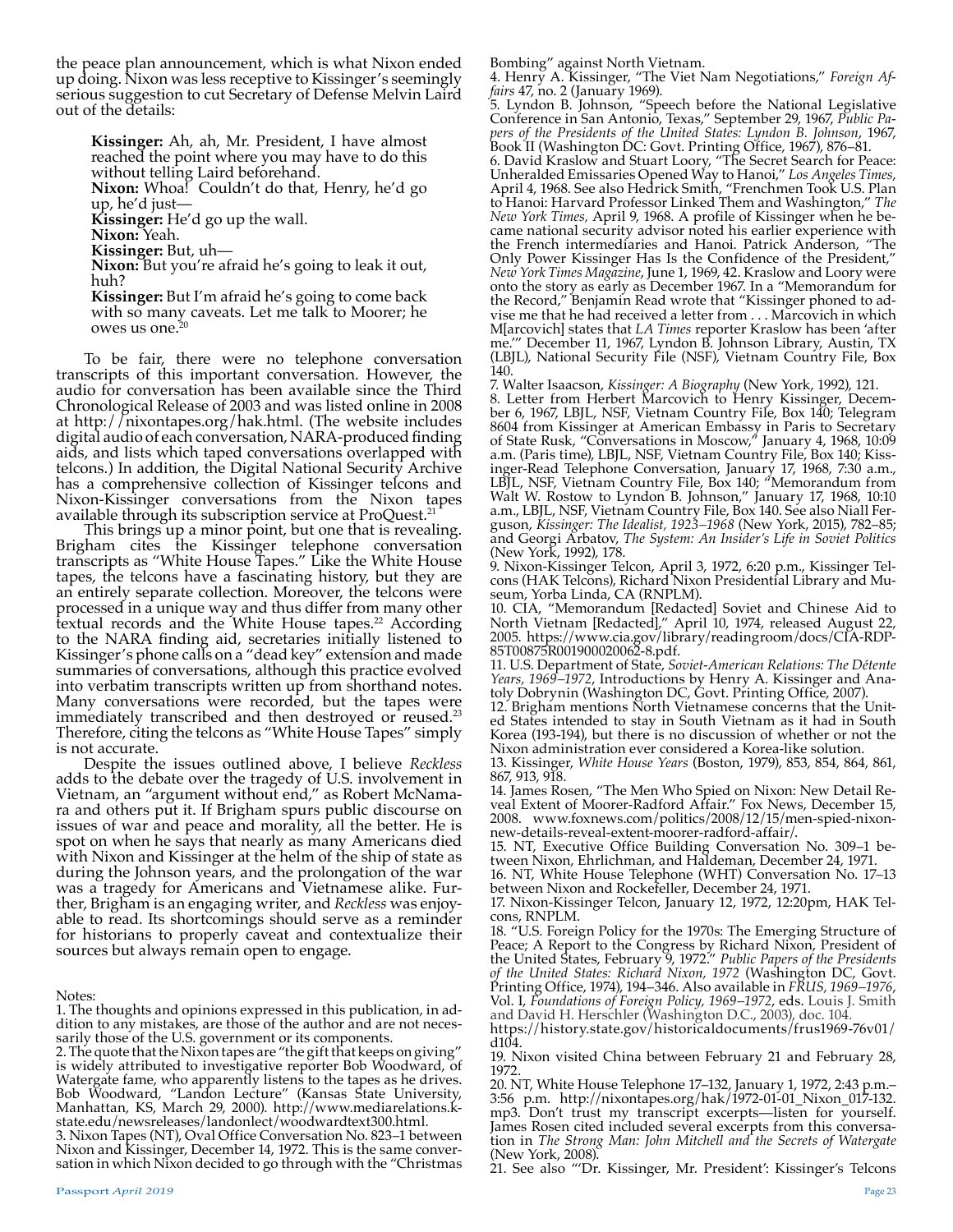and Nixon's Tapes," National Security Archive Electronic Briefing Book No. 263—Part 2, ed. Richard Moss and Luke Nichter, December 24, 2008, https://nsarchive2.gwu.edu/NSAEBB/NSAEBB263/ index2.htm. Brigham lists the telcons as "tel**e**cons." NARA lists the collection as "telcons" in official finding aids, as does the National Security Archive in its Digital National Security Archive (DNSA), available through ProQuest, https://proquest.libguides. com/dnsa/kissinger1. The DNSA has the complete collection available and is searchable by keyword. Lastly, a Google search for "Kissinger telecons" returns results for "Kissinger telcons." 22. The Kissinger telcons were originally deposited in the Library of Congress, Manuscript Division rather than the National Archives, with telcons from Kissinger's tenure as secretary of state held by and processed for declassification by the Department of State. The White House tapes were processed in accordance with the Presidential Recording and Materials Preservation Act, signed into law by President Gerald R. Ford on December 19, 1974. See Richard Nixon Presidential Library and Museum, "White House

Tapes," https://www.nixonlibrary.gov/white-house-tapes. 23. NARA, "Henry A. Kissinger Telephone Conversation Transcripts [Finding Aid]," May 2004, online at the National Security Archive, https://nsarchive2.gwu.edu/NSAEBB/NSAEBB123/

telcon-finding%20aid.pdf.

#### **Kissinger the Incompetent**

#### *Scott Laderman*

The last two decades have witnessed a virtual explosion<br>of scholarship on Henry Kissinger, who must register<br>as the most polarizing figure in twentieth-century<br>American diplomacy.<sup>1</sup> Kissinger has of course always of scholarship on Henry Kissinger, who must register as the most polarizing figure in twentieth-century American diplomacy.<sup>1</sup> Kissinger has of course always commanded attention in the historical literature, though usually alongside Richard Nixon. Just consider the number of books in which the words "Nixon, Kissinger, and…" appear in the title or subtitle.<sup>2</sup> Along these same lines, Kissinger features prominently in a number of important works exploring the Nixon administration and the Vietnam War.<sup>3</sup>

Yet very little of that literature has placed Kissinger at its center, which is quite surprising when one considers that the Paris Peace Accords apparently count among his greatest triumphs—so much so, in fact, that he, along with the Vietnamese revolutionary Le Duc Tho, was awarded the 1973 Nobel Peace Prize for his role in negotiating the agreement. (Tho had the decency to turn the prize down, explaining that "peace has not yet really been established in South Vietnam."4 )

Robert Brigham's *Reckless* makes a compelling case that Kissinger's role in the Indochina wars is undeserving of any accolades. When Kissinger accepted the offer to serve as national security adviser in the new Nixon administration, he shared with the president a pessimism about the war and a desire "to move on to what they considered more important foreign policy issues, such as arms limitations with the Soviets" (11). But the war could not be ignored. To end it, Nixon and Kissinger would pursue what the former called "peace with honor." What this meant was not entirely clear. In the run-up to the 1968 election, Nixon had proved masterful at speaking out of both sides of his mouth. Those championing a military victory over the Vietnamese revolutionaries interpreted Nixon's comments on the war favorably. He was with them, they believed. Yet those calling for an American withdrawal heard something quite different: Nixon wanted out.

The challenge for the new administration was how to continue to seek victory in Vietnam while appeasing growing antiwar sentiment in the United States. The solution, according to Nixon, was "Vietnamization." The term itself is flawed, as it suggests that the war had been "American" until then. Hundreds of thousands of Vietnamese corpses suggest otherwise. But the idea, which had been pushed by Defense Secretary Melvin Laird (29–30),

was a compromise of sorts. (Brigham argues that Kissinger did everything possible to marginalize Laird and Secretary of State William Rogers, greatly enlarging the staff of his National Security Council and essentially conducting policy in secret [65–66].) It appeared to meet Congress's and the American public's desire for an end to the war by gradually withdrawing American ground troops. This would allow time for the administration to achieve victory through an escalation of the air war, in neutral Cambodia as well as the north, and increased training of ARVN forces. The goal was to enable the Saigon regime to successfully repel the revolutionary insurgency and, with American assistance, survive. Both Nixon and Kissinger felt its survival was essential to American "credibility."

While Kissinger shared the goal of a viable Saigon government, he hated Vietnamization. He believed that divorcing military operations and diplomacy in Vietnam had been a problem in earlier years (11), and he thus saw the presence of U.S. troops as a lever to push the revolutionaries to concede to American demands. Their voluntary withdrawal, Kissinger worried, undermined what little leverage Washington enjoyed. "How," Brigham asks, "could U.S. negotiators demand a mutual withdrawal of U.S. and North Vietnamese troops from South Vietnam if the United States was going to withdraw its troops anyway because of domestic political pressure" (27–28)? But Kissinger consistently failed to appreciate the American political realities, Brigham notes, including the need to demonstrate to a frustrated Congress and public that the war was not without end. What Kissinger needed, then, were other ways of illustrating to the revolutionaries the U.S. commitment to a military victory. Initially this meant the "secret" bombing of Cambodia.

As we now know, the United States had in fact been bombing Cambodia since at least 1965.5 But the bombing campaign that Nixon and Kissinger pursued in 1969, which was dubbed Operation Menu, was a tremendous escalation, and the consequences of using B-52s to ultimately carpetbomb the country were devastating. (Kissinger, Brigham writes, "felt no moral qualms" about it [42].) The devastation was immediate for the tens of thousands of Cambodians who lost their lives, of course. But the bombing was also devastating in the longer term. Ben Kiernan and others have compellingly argued that the American bombing from 1969 to 1973 was "probably the most important single factor in Pol Pot's rise."<sup>6</sup> Readers of *Passport* are well aware of what that rise meant, with the Khmer Rouge genocide, according to leading estimates, killing approximately a fifth to a quarter of the Cambodian population, or 1.67 to 1.87 million people.7 That horrific loss of life must count among Henry Kissinger's legacies.

When Nixon and Kissinger launched the U.S. "incursion" into Cambodia in 1970, the widespread domestic opposition that followed apparently surprised Kissinger, only further underscoring his tin ear when it came to American politics. He was also taken aback by the reaction to the "Christmas bombing" in December 1972, which met with outrage both across the United States and around the world. The growing call to end the war following the Lam Son 719 operation in Laos seemed to surprise him, too (146–47).

The Kissinger that appears in *Reckless* is less a shrewd diplomat than an incompetent opportunist. He is not a brilliant strategist or global theorist. Nor is he an "idealist," as Niall Ferguson would have it. Rather, he comes across as an ambitious and amoral climber who thought "his strategic compass pointed truer than most" (21), and he was looking to secure his place in the pantheon of great statesmen. (Whence this "self-confidence" in his abilities derived is "not entirely clear," Brigham adds cuttingly [25].) To get there, he repeatedly played to the president's insecurities (139) and misled him about the nature of his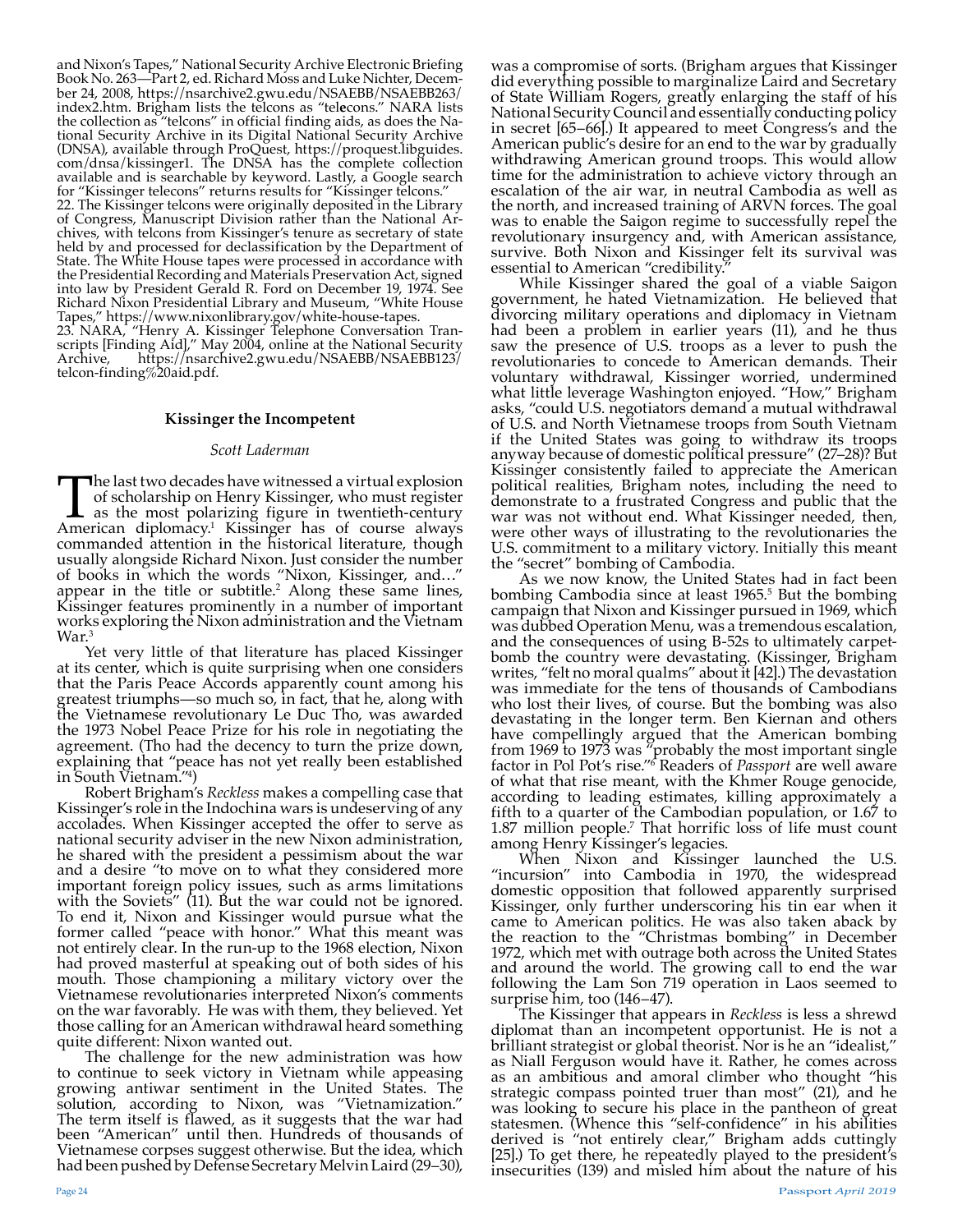negotiations in Paris (93, 98, 100, 128, 194) and later, Saigon (221, 231). And as Brigham reveals, Kissinger showed no interest in the concerns of others.

This is most evident in his treatment of the RVN authorities. Brigham makes it clear that, whether out of arrogance, racist contempt, or indifference, Kissinger made no effort to consult with RVN officials in Saigon while negotiating the fate of their U.S.-backed government with Hanoi (99, 155, 196, 207). Indeed, he "purposefully kept Saigon in the dark" (103). He had no appreciation for the complicated politics in the south, including the considerable support for a "third force" (83–84).<sup>8</sup> He seemed not to care about South Vietnam at all. He believed "coercive power" (85) would force Hanoi's hand in the negotiations, and he seemed totally uninterested in exploring more creative terms that took Vietnamese political realities into account. While for years Kissinger did insist on the preservation of the

RVN regime in the face of Hanoi's insistence that it be dissolved, he appeared to do so for the sake of American credibility. He worried about what the regime's overthrow might suggest about American power and security guarantees.

It was with both this global credibility and the domestic American reaction in mind that Kissinger and Nixon, by most accounts, insisted by the end on a "decent interval" between the U.S. military withdrawal and what was assumed to be the inevitable demise of the Saigon government. Brigham recognizes the idea of<br>the "decent interval" (149-52), the "decent interval"

but despite acknowledging the evidence suggesting its explanatory force, he seems unconvinced. "Perhaps" Kissinger pursued it, he writes (215). Brigham explains that the national security adviser miscalculated (202), but he acknowledges that Kissinger did concede that "our terms will eventually destroy" RVN president Nguyen Van Thieu (213). Brigham even calls Hanoi's overthrow of the Saigon government a "practical outgrowth" of the eventual settlement, with Kissinger telling Le Duc Tho that the United States was "prepared to start a process in which, as a result of local forces, change can occur" (218). Kissinger, moreover, "did not believe" that "[t]he South is strong enough to defend itself," according to Brigham, and he warned Nixon that "this thing [i.e., the Paris settlement] is almost certain to blow up sooner or later" (235, 242).

So why the hedging on the decent interval? And a related question: Given Nixon's concordance with his national security adviser's apparent embrace of the decent interval, we might ask, in light of Brigham's other findings, whether it in any way resulted from his being misled by

Kissinger?<br>Reckless is an important book that fills a surprising *Reckless* is an important book that fills a surprising gap in the literature. Its great strength lies in its tight focus on Henry Kissinger and the Vietnam War. Ironically enough, however, that is also its principal shortcoming. The Kissinger in this study seems almost singularly concerned with events in Southeast Asia. We read very little about his involvement elsewhere. It was of course not necessary to write about Kissinger and the world. Other authors have and will continue to do that. But thinking about Kissinger and, say, East Pakistan (Bangladesh) when considering his and Nixon's stated desire to prevent widespread revolutionary atrocities in Vietnam could have been helpful. Brigham does mention the genocide on the Indian subcontinent (161–62), but only in the context of Nixon's diminishing confidence in Kissinger, who Nixon believed had steered

him wrongly on the issue. Kissinger's support for despots and genocidaires outside Vietnam could have provided important context for addressing the "bloodbath theory" that the Nixon administration quite publicly posited.

While scathing in its portrait of Henry Kissinger, Brigham's book operates within certain frames of reference, including the assumption that by the 1970s "South Vietnam" had become a legitimate entity worth preserving. Some critics will take issue with this. Brigham does not hesitate to recognize the corruption and unpopularity of the RVN government, but he writes that there was a growing consciousness of a South Vietnamese identity that led to "a strong sense of cultural and political identification with the state," even if people in the south were "dubious about its leadership."

Here Brigham is referring to notable recent scholarship that more fully addresses the complexities of southern

While scathing in its portrait of Henry Kissinger, Brigham's book operates within certain frames of reference, including the assumption that by the 1970s "South Vietnam" had become a legitimate entity worth preserving. Some critics will take issue with this. Brigham does not hesitate to recognize the corruption and unpopularity of the RVN government, but he writes that there was a growing consciousness of a South Vietnamese identity that led to "a strong sense of cultural and political identification with the state," even if people in the south were "dubious about its leadership."

society in the late 1960s and 1970s.<sup>9</sup> Within this context, Brigham concludes, the plan negotiated by Kissinger "was more than a betrayal of a corrupt Saigon government"; it represented "the abandonment of all of South Vietnam" (225). Kissinger, like others in the administration, cast the South Vietnamese "as passive actors in their own history, one of the greatest tragedies of the Vietnam War" (155). For Brigham, this ultimate betrayal of South Vietnam "raises serious questions about the efficacy and morality of pursuing a war for political means that are then surrendered" (220).

Whatever one might think of the war, the division of Vietnam, and the Nixon administration, these are serious and important points. They call into question the myth of Kissinger—which Kissinger himself studiously helped to foster—as the man who successfully achieved "peace with honor" in Vietnam. Brigham may not go as far as others in painting Kissinger as an unrepentant war criminal who ought to be behind bars, but his excellent new study does force readers to question the grotesque spectacle of Kissinger still being toasted on the Washington cocktail circuit.

Notes:

1. Mario Del Pero, *The Eccentric Realist: Henry Kissinger and the Shaping of American Foreign Policy* (Ithaca, New York, 2010); Niall Ferguson, *Kissinger,* vol. 1, *1923–1968: The Idealist* (New York, 2015); Greg Grandin, *Kissinger's Shadow: The Long Reach of America's Most Controversial Statesman* (New York, 2015); Jussi M. Hanhimäki, *The Flawed Architect: Henry Kissinger and American Foreign Policy* (Oxford, UK, 2004); Christopher Hitchens, *The Trial of Henry Kissinger* (London, 2001); Alistair Horne, *Kissinger: 1973, the Crucial Year* (New York, 2009); Jeremi Suri, *Henry Kissinger and the American Century* (Cambridge, MA, 2007); Hanes Walton Jr., Robert Louis Stevenson, and James Bernard Rosser Sr., eds., *The African Foreign Policy of Secretary of State Henry Kissinger: A Documentary Analysis* (Lanham, MD, 2007).

2. For examples from the last decade, see Roham Alvandi, *Nixon, Kissinger, and the Shah: The United States and Iran in the Cold War* (Oxford, UK, 2014); Gary Bass, *The Blood Telegram: Nixon, Kissinger, and a Forgotten Genocide* (New York, 2013); Yukinore Komine, *Secrecy in U.S. Foreign Policy: Nixon, Kissinger, and the Rapprochement with China* (London, 2016); Lubna Z. Qureshi, *Nixon, Kissinger, and Allende: U.S. Involvement in the 1973 Coup in Chile* (Lanham, MD, 2009); and Asaf Siniver, *Nixon, Kissinger, and U.S. Foreign Policy Making: The Machinery of Crisis* (Cambridge, UK, 2011).

3. Pierre Asselin, *A Bitter Peace: Washington, Hanoi, and the Making of the Paris Agreement* (Chapel Hill, NC, 2002); Larry Berman, *No Peace, No Honor: Nixon, Kissinger, and Betrayal in Vietnam* (New York, 2001); Gregory A. Daddis, *Withdrawal: Reassessing America's*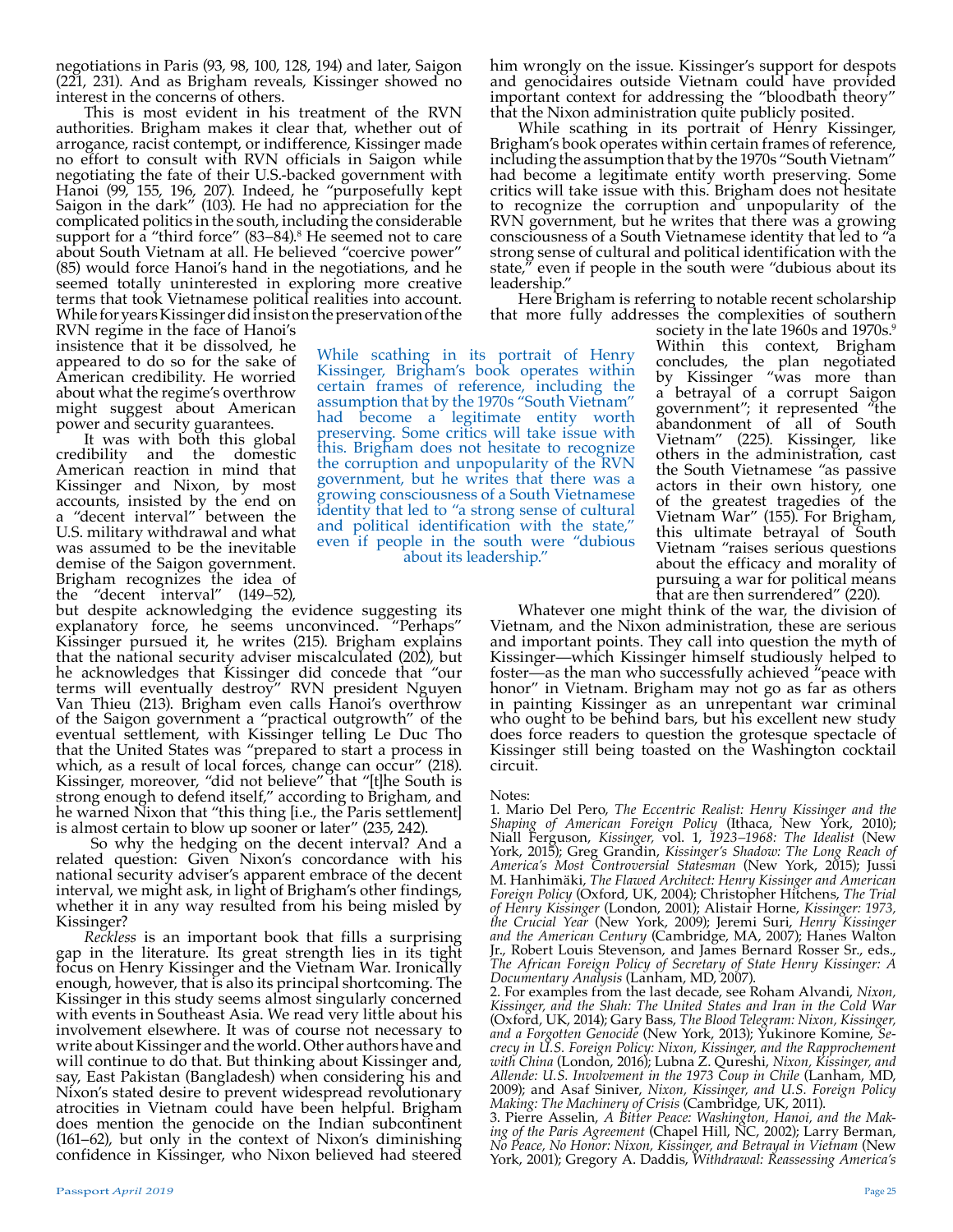*Final Years in Vietnam* (Oxford, UK, 2017); Johannes Kadura, *The War After the War: The Struggle for Credibility During America's Exit from Vietnam* (Ithaca, New York, 2016); Jeffrey Kimball, *Nixon's Vietnam War* (Lawrence, KS, 1998); and David F. Schmitz, *Richard Nixon and the Vietnam War: The End of the American Century* (Lanham, MD, 2014).

4. Flora Lewis, "Tho Rejects Nobel Prize, Citing Vietnam Situation," *New York Times*, October 24, 1973.

5. Taylor Owen and Ben Kiernan, "Bombs Over Cambodia," *The Walrus* (October 2006): 62–69; Taylor Owen and Ben Kiernan, "Bombs Over Cambodia: New Light on U.S. Air War," *Asia-Pacific Journal: Japan Focus* 5:5 (May 2, 2007): 2.

6. Ben Kiernan, *The Pol Pot Regime: Race, Power, and Genocide in Cambodia under the Khmer Rouge, 1975–79* (New Haven, CT, 1996), 16.

7. Ben Kiernan, "The Demography of Genocide in Southeast Asia: The Death Tolls in Cambodia, 1975–79, and East Timor, 1975–80," *Critical Asian Studies* 35:4 (December 2003): 585–87.

8. For a longer view of the "third force," see Sophie Quinn-Judge, *The Third Force in the Vietnam War: The Elusive Search for Peace, 1954–1975* (London, 2017).

9. See, for example, Sean Fear, "How South Vietnam Defeated Itself," *New York Times*, February 23, 2018, at www.nytimes. com/2018/02/23/opinion/how-south-vietnam-defeated-itself. html; Van Nguyen-Marshall, "Student Activism in Time of War: Youth in the Republic of Vietnam, 1960s–1970s," *Journal of Vietnamese Studies* 10:2 (2015): 43–81; and Ngo Vinh Long, "Legacies Foretold: Excavating the Roots of Postwar Viet Nam," in *Four Decades On: Vietnam, the United States, and the Legacies of the Second Indochina War*, ed. Scott Laderman and Edwin A. Martini (Durham, NC, 2013), 16–43.

#### **Review of Robert Brigham,** *Reckless: Henry Kissinger and the Tragedy of Vietnam*

#### *Luke A. Nichter*

With *Reckless: Henry Kissinger and the Tragedy of Vietnam, Robert Brigham has given scholars a great gift. We will be talking about this book, and others it will prompt, for many years. Henry Kissinger, one of the Vietnam*, Robert Brigham has given scholars a great gift. We will be talking about this book, and others it will prompt, for many years. Henry Kissinger, one of the most significant secretaries of state in American history, has long been deserving of a fair-minded critique. Neither the polemicists nor the memoir accounts will stand the test of time. There is arguably no one else in American history who served in government for such a short time and left a legacy that is debated with such passion. That passion continues to be fueled by the fact that more than four decades after he left office, Henry Alfred Kissinger is still active at nearly a century old. Complicating scholarly efforts even further, newly declassified documents, tapes, and foreign sources continue to become available to scholars at a staggering rate, and it takes serious effort simply to keep up with these releases.

Brigham's highly readable book has an immensely ambitious agenda despite containing only six chronological chapters and under 250 pages of text. The volume tells the story of Kissinger's management of the Vietnam War, which, Brigham says, "remains Kissinger's most enduring foreign policy legacy." He adds that his book "is the first to hold [Kissinger's] record to a scrupulous account based on his own definitions of success" (xi). One does not need to look much beyond the work's title, *Reckless*, to locate the author's main conclusion: "It was a total failure. . . . Kissinger failed in each of his stated goals, to achieve 'peace with honor" (xi).

Brigham goes on to note twelve specific ways in which Kissinger failed, exuberantly using some form of the word "failure" thirteen times in two paragraphs (xi). The book's bottom-line assessment is that he "did much more harm than good. . . . Kissinger (no matter what) could not change reality on the ground. He made a bad situation worse, however, with his reckless assumption about the use of force and diplomacy" (xii). One day, when all the

documents and tapes are released, Brigham's assessment might become the conventional wisdom. However, the presentation in this volume is not convincing for a variety of reasons.

The first chapter, "The Apprentice," summarizes Kissinger's activities during the 1960s and how he felt his way into the Vietnam issue prior to being appointed Nixon's national security adviser in late 1968. The book unquestioningly incorporates too much from previous works. Of Nixon's campaign headquarters, Brigham says, "The Pierre [Hotel in Manhattan] was an unlikely place for the president-elect to have his transition headquarters, given its ties to the East Coast establishment that Nixon so despised" (1). A more thoughtful assessment could have considered whether it was the obvious location for someone who had practiced law in New York since his defeat in the 1962 California governor's race. The neighborhood is full of private clubs with memberships dominated by Republicans, such as the Links Club, where influential New Yorkers met in early 1968 and agreed to support Eisenhower's loyal former vice president. To them, the bi-coastal Nixon was the only acceptable compromise between the Dewey-Lodge-Rockefeller wing of the party, on the one side, and the Taft-Goldwater-Reagan wing on the other.

Nixon and Kissinger charted their own courses during the decade, each honing their foreign policy credentials. Nixon took twice as many trips to Vietnam as Kissinger, although the latter, with multiple trips under his belt, was no slouch. Although they moved in different circles, they did have a link between them that—in a major oversight has been overlooked: Henry Cabot Lodge, Jr. The liberal Republican from Massachusetts, who, despite Brigham's claim, was not a "presidential hopeful" (15), served in Vietnam and worked on related issues in more roles and for a longer period of time than any contemporary. Lodge was ambassador in 1963–1964 and again from 1965 to 1967, served as a consultant between his tours and after, and was appointed to lead the Paris peace talks when the Nixon administration took office on January 20, 1969.

 Kissinger was close to Lodge's son George and quietly endorsed his ill-fated 1962 Senate run against another political newcomer with a famous last name, Edward M. Kennedy. Lodge hosted Nixon's visits to Saigon in the wilderness years and gave Kissinger his first Vietnam experience, as Lodge's consultant, in the autumn of 1965. It was in these years that Nixon's thinking on Vietnam matured, through trip after trip. His thoughts are documented in extensive notes handwritten on his ubiquitous yellow legal pads. Entries from a 1967 trip to Vietnam, just a year before Kissinger's appointment, are particularly noteworthy and offer  $\tilde{a}$  kind  $\tilde{b}$  blueprint for his eventual Vietnam policy.

The book's sparse coverage of Nixon's and Kissinger's activities in the 1960s and of tumultuous changes at home and in both major political parties makes it feel less like something Brigham worked on for fifteen years than a hasty 125,000-word response to Niall Ferguson's first volume in his biography of Kissinger.1 This weakness is on full display in his coverage of the pivotal year of 1968. Brigham raises the old canard that Kissinger leaked secret information about the Johnson administration's negotiating position without identifying what it was, what was secret, what was significant, and whom it benefited (2). Kissinger was not for Nixon in 1968; he was for Nelson Rockefeller. In addition, according to conversations between this reviewer and former staff members of Vice President Hubert Humphrey, on two occasions Kissinger offered to serve as a consultant to the Humphrey campaign.

Brigham gets the politics of the October 31 bombing halt wrong.2 Since he relies on sources that did no serious research on the so-called "Chennault Affair," he gets that wrong, too. Anna Chennault was a minor player who has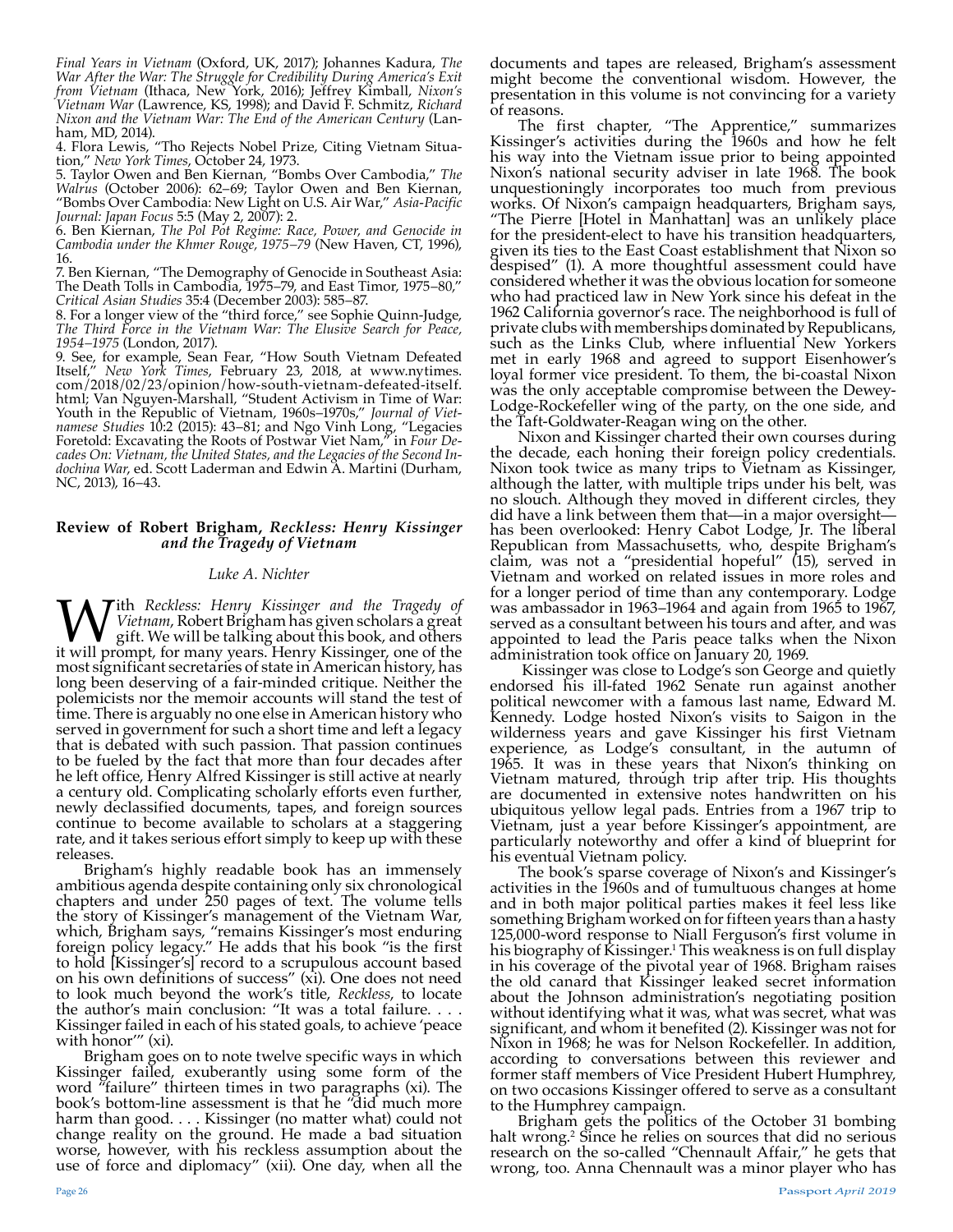been elevated to a starring actress. She was not "a steadfast supporter of Republican politics and politicians" (4), nor was she ever part of Nixon's inner circle. In fact, she disagreed openly with his Vietnam and China policies. As someone who lost almost everything in her homeland as a result of the communist takeover of China in 1949, anticommunism was Chennault's key issue. The primary vehicles for her concerns were usually, but not always, Republicans critical of Truman's China policy, but she was also a strong supporter of Democrats such as Lyndon Johnson and Hubert Humphrey and offered to work for them as late as 1967. Chennault was more complex and more sophisticated than the capricious figure in the accounts Brigham and

others unquestioningly accept. are statements in the book that illuminate why complicated figures<br>such as Richard Nixon Richard and Henry Kissinger have escaped nuanced biographical treatment. "It was not access to information that made Kissinger so appealing to<br>Nixon," Brigham writes. Brigham "It was in equal measures Kissinger's understanding of power—Nixon believed that

he needed Kissinger to shape and implement his broad foreign policy designs—and his willingness to make difficult decisions in the face of public pressure" (5). No, more significant was the fact that, during the 1960s, Nixon and Kissinger each made their own journeys, intellectually and globally. They were the only members of the loyal opposition to do so extensively, and they developed similar convictions about the importance of ending the domestic and international irritant of Vietnam so that the United States could resume constructive activity. Also, Brigham tells us that Nixon and Kissinger had "a profound disdain for bureaucracy" (7). Did other presidents love bureaucracy? Nixon and Kissinger "were outsiders who distrusted establishment liberals" (7). Then how does one explain that their rise to power occurred through their experiences as insiders, enabled by insiders, with Nixon having one of the

In Brigham's account of the Nixon White House years, not much is new. On the foundations of Nixon-Kissinger diplomacy, Richard Moss has done a better job. On Nixon's proto-Vietnam policy, Jeffrey Kimball has written more than anyone. On Kissinger's pre-White House years and how they affected his later thinking, there is Niall Ferguson. On Nixon's pre-presidential life, no one has been more thorough, and no one may ever be, than Irwin Gellman.3 Yes, Nixon widened the war to Cambodia and Laos, but North Vietnam's skillful exploitation of the failed 1962 Laos agreement initially widened the war. The phrase "peace with honor" is repeated as being unique to Nixon and Kissinger, even though Lyndon Johnson used it. This reviewer also takes issue with the central claim of the book that Kissinger's "most enduring foreign policy legacy" was Vietnam. No, Kissinger's most constructive act was to implement Nixon's idea of triangular diplomacy, of which Vietnam was a part.

What brought Nixon and Kissinger together on Vietnam was that they came to see that the struggle in Southeast Asia was not about preventing falling dominoes; it was about actual Chinese aggression. Following the communist takeover of the mainland in 1949, such aggression was seen in Korea, Taiwan, southwestern China (Xizang, or Tibet), and along contested borders with India. American leaders believed the revolutionary Chinese state sought to spread revolution elsewhere. This is not the same thing as the domino theory. At a time when he was in regular contact

The book's overly siloed focus on Kissinger and Vietnam forces the reader to ignore blind spots that are too large to ignore. One cannot examine a complicated policy like Kissinger's role in ending the Vietnam War without examining domestic policy, other foreign policies, American politics, the backgrounds of Nixon and Kissinger and the forces that brought them together, and figures such

In Brigham's account of the Nixon White House years, not much is new. On the foundations of Nixon-Kissinger diplomacy, Richard Moss has done a better job. On Nixon's proto-Vietnam policy, Jeffrey Kimball has written more than anyone. On Kissinger's pre-White House years and how they affected his later thinking, there is Niall Ferguson. On Nixon's prepresidential life, no one has been more thorough, and no one may ever be, than Irwin Gellman.

as Johnson, Lodge, Averell Harriman, and others. The events documented in the book did not occur during the *Kissinger* administration; they occurred during the *Nixon*  administration. Kissinger did not have nearly the freedom of action that Brigham assumes he did. I asked Kissinger during a recent meeting how historians should characterize his role in these events,

decades from now, when I am as old as he is. The ninetyfive-year-old responded with none of the "lone cowboy" bravado emphasized by Brigham: "I played a central role in a number of creative initiatives, but Nixon was the

president," he said.<sup>5</sup><br>There are other issues that are more complicated and require more nuanced presentation. For example, the tapes reveal that Nixon's primary concern regarding the Easter Offensive in 1972 was not losing votes from moderates and swing voters, as Brigham says (170), but appearing tough in the weeks prior to the upcoming Soviet summit. John Connally was the only member of Nixon's cabinet to recommend the tough response that Nixon used, and he was also someone Nixon saw as his natural successor. There is some evidence, too, that Nixon's "electionyear bombshell" (165) disclosure in his January 25, 1972 speech—that Kissinger had been sent to Paris beginning in August 1969 as his personal representative to begin secret negotiations—had something to do with the Moorer-Radford affair of late 1971. Nixon feared that the Radford documents had been leaked to Jack Anderson, and he dreaded the possibility that the American people might learn about Kissinger's secret mission for the first time in a newspaper column. Disclosing Kissinger's role was a way to get out in front of the scandal. The Moorer-Radford Affair is not mentioned in the book.

Finally, to say that efforts by the *Washington Post* to "continue to unravel" Watergate "eventually led Nixon to resign the presidency in August" (189) requires one to buy in fully to the Hollywoodized version of *All the President's Men—*a version that caused even Ben Bradlee to say "there's a residual fear in my soul that that isn't quite right."<sup>6</sup> Watergate was unraveled by various investigations, including those of the Ervin Committee, the U.S. Attorney for the District of Columbia, the Watergate Special Prosecution Force, and the House Judiciary Committee. The reporters who have largely been given credit by the public and scholars were dependent on leaks, sometimes illegal, from these investigations for their continued reporting.

The book is also not quite what it claims to be as it pertains to research. Part of the problem is that so many key records remain closed: hundreds of hours of presidential tapes, NSA wiretaps of the Paris peace talks, Nixon's pre- and post-presidential records, Kissinger's complete personal papers, and CIA wiretaps on South Vietnamese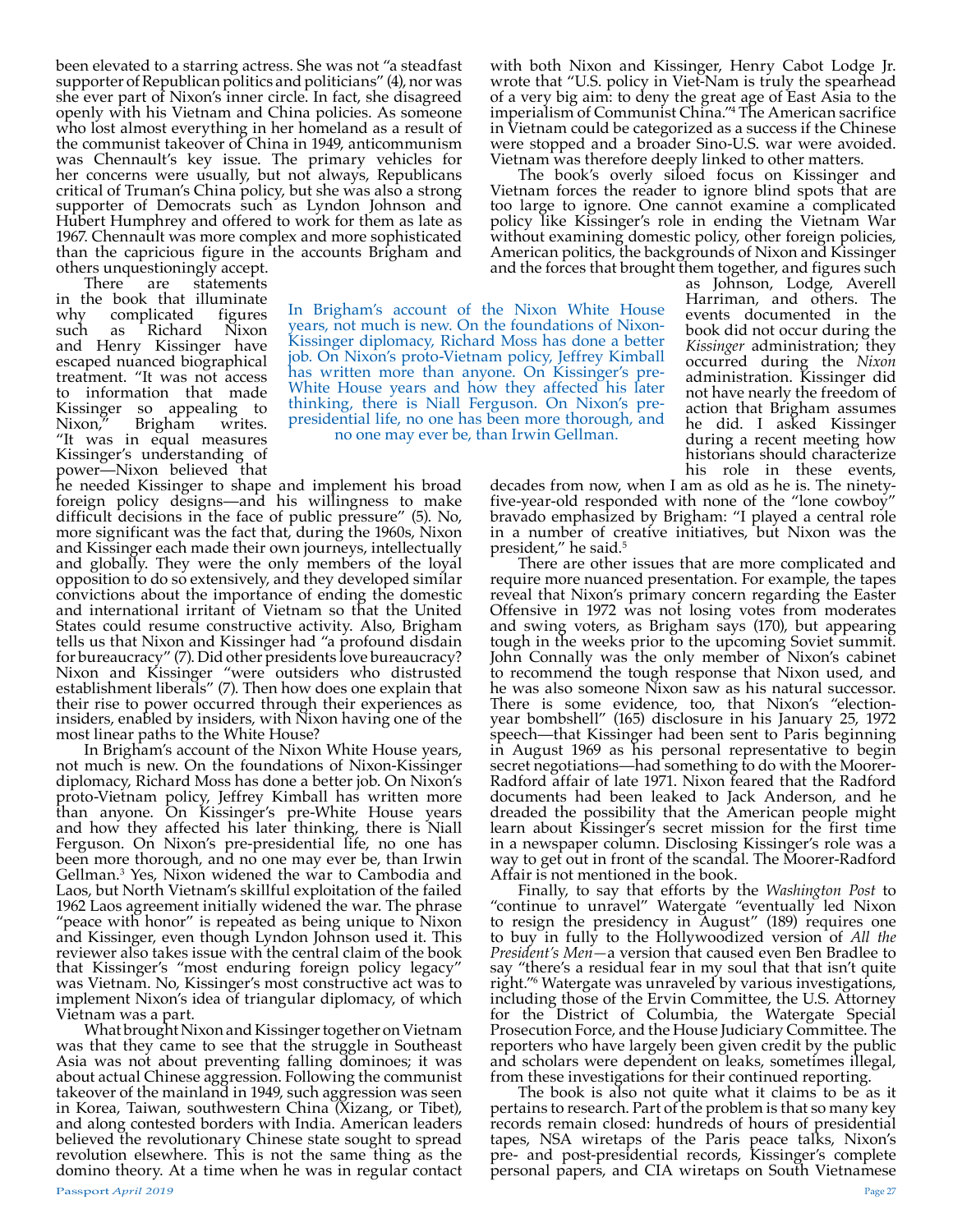officials, to name just a few examples. No author can be held completely accountable for a publisher's marketing claim that a book is based on extensive research at the Nixon Library, on Kissinger's personal papers, and on materials from the archives in Vietnam. But while widely researched, the mining at individual archives is quite shallow. The volume cites just enough archives, just enough collections, and just enough of each collection to appear as though it were thorough. There is no original work using the Nixon tapes, which would have been a goldmine for a book like this. Among the sources the author lists that are now available to scholars, Brigham does not even mention the Nixon tapes, or the fact that more than five hundred hours remain restricted (xii). If the author wanted to get full value from the tapes, he could have compared precisely what Kissinger said to Nixon with what Kissinger then said to others in order to bolster his argument that Kissinger betrayed the president.7

In addition, the papers of Henry Cabot Lodge, Jr. are cited, but the most valuable portions, as they pertain to Kissinger's early years and the Vietnam negotiations, are not cited.8 These are critically important, not just because Lodge spent more time working on the subject of Vietnam in more capacities than any other contemporary and because his relationship with Nixon went back to the early 1950s, but because Lodge's role in elevating Henry Kissinger has been overlooked. "You started the sequence that led to this appointment by inviting me to Saigon. I shall not forget this," Kissinger wrote to Lodge on December 10, 1968, after being named Nixon's national security adviser.<sup>9</sup> The research at

the National Archives Center 2 in Ho Chi Minh City looks especially thin. Two endnotes cite two documents, and one of those is a collection of public government statements.10

By using foreign documentation, Brigham has admittedly gone further than many American diplomatic historians. He deserves credit for that. However, it is fair to ask whether

he has interpreted this foreign documentation properly. Similar questions could be asked about his earlier works, *Guerilla Diplomacy* and *ARVN*. 11 Citations to foreign works are time consuming and more difficult to inspect. For example, Brigham makes a significant claim that after Kissinger met with Xuan Thuy on August 4, 1969, at Jean Sainteny's apartment in Paris, he told the North Vietnamese that Nixon was prepared to open a secret communications channel and would create the most favorable circumstances to arrive at a solution (64–65). The claim is central to Brigham's broader argument that Kissinger was reckless, acted without authority and betrayed Nixon. However, the book cited, by Bai Ban Bo, covers only secret contacts with Kissinger during the Johnson administration and does not discuss such contact in 1969. The citation to the book is also more wrong than right. It was indeed published in 1985, but not by Nha Xuat Ban Su That in Hanoi as claimed, but by

Ho Chi Minh City Publishing House in the former Saigon.<sup>12</sup><br>Another occasion in which Brigham uses a difficult-toverify foreign source to bolster his broader arguments is endnote fifty-eight in chapter 2. He writes that "Le Duan had disapproved of negotiations in general ever since the 1954 debacle at Geneva, which had divided Vietnam at the seventeenth parallel following its war with France. He was a southerner who believed that the party had surrendered at the negotiating table what it had rightfully won on the battlefield, leaving the South an occupied land in the hands of the American allies in Saigon." The citation is not to a page but to an entire book, *Le Duan, Thu vao Nam [Letters to the South]* (Hanoi: Nha Xuat Ban Quan Doi Nhan Dan, 2005). The missing page number citation makes it difficult to check another critical part of Brigham's argument. There

is no evidence that an updated 2005 edition of this book exists, or, if it does, that it was published by the People's Army Publishing House instead of the more appropriate National Political Publishing House [Nha Xuan Ban Chinh Tri Quoc Gia]. This reviewer is fairly confident that Le Duan said no such thing in his letters as they were published in the original 1965 version.

A final occasion where this pattern recurs is in chapter 3. Regarding Kissinger's secret meeting on February 21, 1970, with Le Duc Tho, Brigham writes, "Although he made no mention of it to Kissinger, Tho told his associates in Hanoi that he thought Washington would eventually be forced to concede on the troop withdrawal to end the American war" (96–97). Again, it is a key point in support of the view that Kissinger exceeded his authority during negotiations in which he was outmatched. However, the book cited simply provides a report on Kissinger's presentation during their meeting, and Tho says nothing about the United States being "eventually forced to concede on the mutual troop withdrawal."<sup>13</sup>

The book is not all bad, however. Since it is the first in a new genre, the critics will naturally be harsh on it—this one included. But Brigham is impressively balanced on some topics where his predecessors were not. His best material is in chapter 6, "Peace is at Hand." In fact, following the attention-getting introduction, the rest of the book as a whole is surprisingly balanced.

For example, some scholars have had an almost singleminded obsession with the "decent interval" theory to explain Nixon and Kissinger's overarching Vietnam theory.

By using foreign documentation, Brigham has admittedly gone further than many American diplomatic historians. He deserves credit for that. However, it is fair to ask whether he has interpreted this foreign documentation properly.

Brigham is more nuanced (150–51). It is absurd to believe that strict adherence to a single philosophical concept explained all actions taken by Nixon and Kissinger with respect to Vietnam. The tapes reveal that on some days they felt the war was going well and on others they were pessimistic. Their moods, words, and actions revolved around many things

outside of their direct control: the weather in Vietnam, weekly casualty figures, and domestic political opinion. There are even times when adherents of the decent interval theory are too generous. On some days Nixon and Kissinger spoke about desiring no interval at all other than the time necessary to withdraw POWs and get out. Finally, Brigham does not blame Nixon and Kissinger for the overthrow of Sihanouk (111). North Vietnam had a longer history of destabilizing Cambodia than the Americans did, although this is overlooked by many scholars.

this is overlooked by many scholars. The Vietnamese have a phrase—*đầu voi, đuôi chuột*. It means *the head of an elephant and the tail of a mouse*, which can be translated as "making a mountain out of a molehill." Robert Brigham has performed an admirable service by offering a critique of Henry Kissinger's Vietnam diplomacy. With the appropriate passage of time, Kissinger deserves a dispassionate critique commensurate with the role he played in these historic events. That is not this book. It will take a bigger book to mine the tapes, personal papers, and newly declassified documents in the United States and numerous foreign countries. Kissinger is only ninety-five. Perhaps it is still too soon.

#### Notes:

1. See Niall Ferguson, *Kissinger,* vol. 1, *1923–1968: The Idealist* (New York, 2015). Ferguson started a conversation that will only be amplified once the second volume of his biography is published. He deserves a response, but it should be as well researched as his conversation starters. This reviewer, for one, is hesitant to describe Kissinger as an idealist in the 1960s. He was hardworking, ideologically malleable, ambitious, and sufficiently successful with the mainstream of both major political parties that he was an obvious choice for a political appointment no matter who won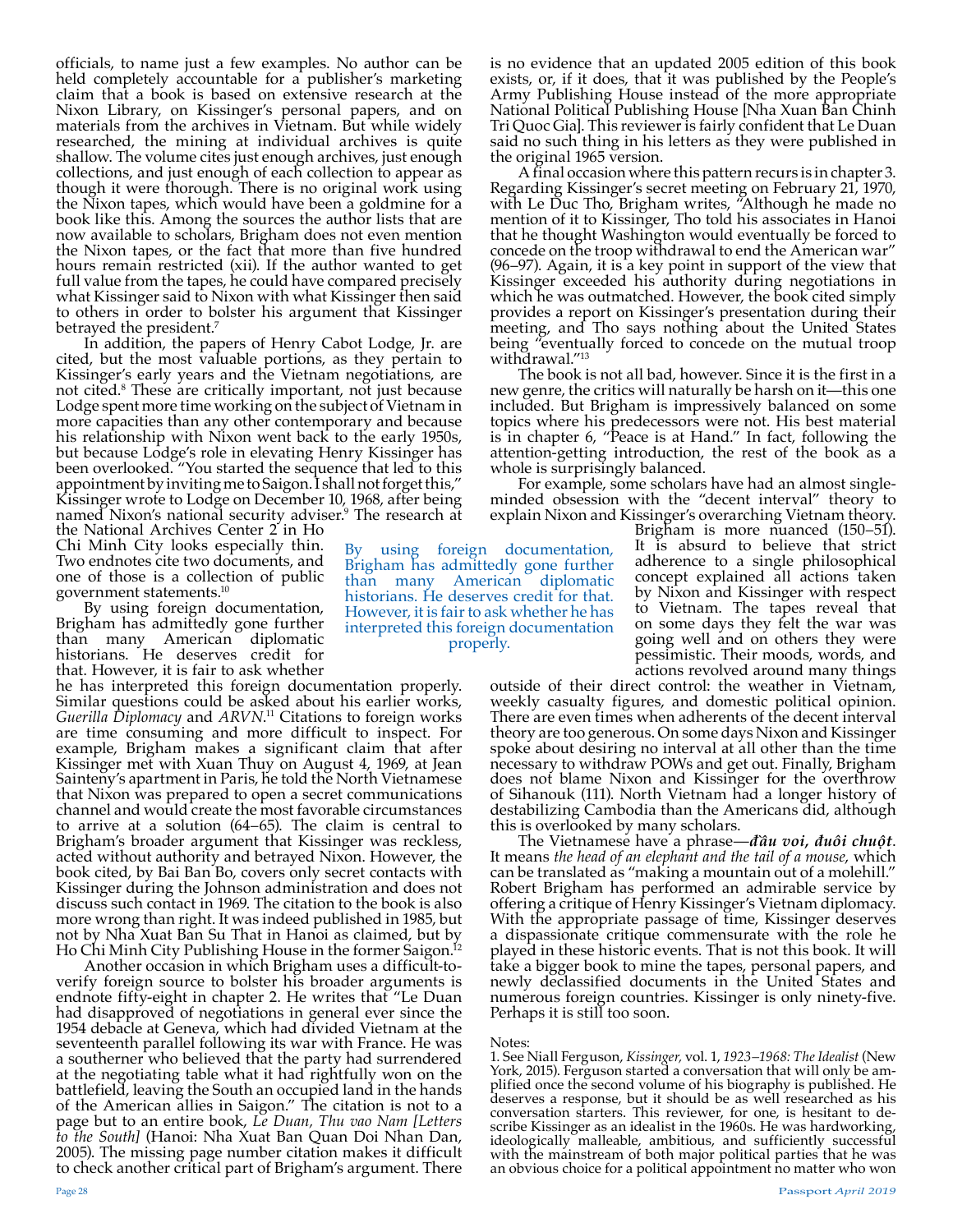in 1968. But that does not make him an idealist.<br>2. Currently the best book on this subject, including the bombing halt, the 1968 election, and the relationship between President Lyndon Johnson and Vice President Hubert Humphrey, is Arnold Offner's *Hubert Humphrey: The Conscience of the Country* (New Ha- ven, CT, 2018). However, most scholars continue to cite the more sensational accounts written by non-scholars.<br>3. See Richard A. Moss, Nixon's Back Channel to Moscow: Confiden-

tial Diplomacy and Détente (Lexington, KS, 2017); Jeffrey Kimball<br>and William Burr, Nixon Nuclear Specter: The Secret Alert of 1969,<br>Madman Diplomacy, and the Vietnam War (Lawrence, KS, 2015); Niall Ferguson, *Kissinger*; and Irwin Gellman, *The Contender: Rich- ard Nixon, The Congress Years, 1946–1952* (New York, 1999) and *The President and the Apprentice: Eisenhower and Nixon, 1952–1961* (New Haven, CT, 2016).

4. "United States Policy in Vietnam," Undated, Reel 23, Microfilm Edition, Henry Cabot Lodge, Jr. Papers II, Massachusetts Histori- cal Society, Boston, MA (hereafter MHS).

5. Meeting with Henry Kissinger, New York, NY, June 27, 2018, 3:30–4:30 p.m.

6. See Jeff Himmelman, *Yours in Truth: A Personal Portrait of Ben Bradlee* (New York, 2012), 214.

7. Brigham extensively cites my work, published with Douglas Brinkley, *The Nixon Tapes: 1971–1972* (Boston, 2014). While the work offers by far the most Nixon tape transcripts in one volume, many having to do with Vietnam were cut during production due to space limitations. In addition, there are many that have not been transcribed. It would have been especially fruitful to listen to and transcribe portions from the time Kissinger left for another negotiating session, or just after he returned.

8. Recently I reviewed all of Henry Cabot Lodge, Jr.'s personal papers at the Massachusetts Historical Society for my upcoming biography of him, to be published by Yale University Press. If not for this deep dive over the past four years, I could not have written this review with the same level of detail. The best parts of Lodge's papers as they pertain to Brigham's book include Reels 9–10, 13–14, and 22–23, Microfilm Edition, Henry Cabot Lodge, Jr. Papers II, which provide important background on the Nixonera Vietnam negotiations, the relationship between Lodge and Kissinger and Nixon, and what the Nixon administration learned from the LBJ negotiations. In addition, Reel 12 covers Lodge-Nixon conversations during the transition and early part of the new administration, Vietnam negotiations, and Lodge's role leading the talks in Paris. Lodge also wrote countless memoranda for the file, which, taken together, are at times as thorough as a diary. His "Lessons of Vietnam" in Reel 20, written in 1973, is one that is particularly relevant to Brigham's book. Another is "United States Policy in Vietnam" in Reel 23.

9. Letter from Henry Kissinger to Henry Cabot Lodge Jr., December 10, 1968, Reel 9, Microfilm Edition, Henry Cabot Lodge, Jr. Papers II, MHS.

10. In Brigham's acknowledgments, he writes that "Tung Vu conducted research in the Vietnamese archives in Ho Chi Minh City." The computerized finding aids in the research room at the Trung Tam Luu Tru Quoc Gia II [National Archives Center II] are not as intuitive as, say, a Google search. The folder level index includes typographical errors, and unless searches are made with all spelling variations, including the errors, one might not locate all relevant material. For example, there are an especially large number of variations of the spelling of Robert McNamara's last name. Although there are many more documents in existence, the only two documents that Brigham cites, in endnotes 6 and 9 of chapter one (p. 248), are Tuyen bo, Thong cao, Thong diem cua Chinh phi VNCH ve cac bien pap hgung ban nam 1968, November 1, 1968 [Statement of the Government of the Republic of Vietnam on November 1968, Declarations, Announcements, and Messages of the Government of the Republic of Vietnam on Ceasefires of 1968]; and Ve tinh hinh chinh tri va chinh sach ngoai giao cua Hoa Ky, 1968–1975 [On the Political Atmosphere and Foreign Policy of the United States, 1968-1975].<br>11. See Robert Brigham, Guerilla Diplomacy: The NLF's Foreign Re-

11. See Robert Brigham, *Guerilla Diplomacy: The NLF's Foreign Re- lations and the Vietnam War* (Ithaca, NY, 1998) and *ARVN: Life and Death in the South Vietnamese Army* (Lawrence, KS, 2006).

12. See Mai Ban No, *Tan cong ngoia* [*sic*] *giao [Diplomatic Offensive and Secret Contacts]* (Hanoi: Nha Xuat Ban Su That, 1985), 165–68. Brigham, on pp. 64–65, offers a citation to this book for the fol- lowing: "the President of the United States is prepared to open another, secret channel with Vietnam to appoint a high-ranking representative of competence to have productive discussions. . . If this channel is opened, the United States will adjust its military

activities to create the most favorable circumstances to arrive at a solution." However, there is nothing in Mai Van Bo's book on

Kissinger's secret talks in 1969.<br>13. The following is a translation of pgs. 249–50 of Bo Ngoai Giao 13. The following is a translation of pgs. 249–50 of *Bo Ngoai Giao [Ministry of Foreign Affairs], Dai su ky chuyen de: Dau Tranh Ngoai Giao va von dong quoc te trong nhung chien cong My, cuu nuoc [Special Chronology: The Diplomatic Struggle and International Activities of the Anti-American Resistance and National Salvation]* (Hanoi: Ministry of Foreign Affairs, 1987):

From Le Duc Tho and Xuan Thuy to the Politburo:

Content of the private meeting between Xuan Thuy and Kissinger.

-Military: The U.S. is prepared to discuss the total withdrawal of all U.S. forces, including the troops of allied armies and the total dismantling of U.S. military bases that did not exist before the Americans arrived. The U.S. will withdraw their troops in phases and complete the withdrawal within 16 months of the signing of an agreement. The time schedule for the withdrawal will be based on the number of troops currently in South Vietnam, which as of April 15, 1970, was 422,000 men.

-Inspection of the withdrawal: Kissinger wants to make this a part of any agreement in order to ensure that the two sides withdraw their forces and implement the agreement.

-Prisoners of war held by the two sides will be released during the first phase of the troop withdrawal (during the first five months).

-Kissinger brought up the withdrawal of all non-South Vietnamese forces and presented an order for the withdrawal of these forces:

-25% to be withdrawn after six months;

-50% to be withdrawn after eight months;

-75% to be withdrawn after twelve months;

-All to be totally withdrawn after sixteen months.

In general, Kissinger only talked about military issues and said nothing about a political settlement.

Our side:

-Criticized the U.S. for trying to separate military matters from the political problem.

-Criticized the U.S. for expanding the war into Laos and Cambodia.

(Incoming Cable, Volume 182, Archives Office, Foreign Ministry)

Tho reports absolutely nothing from his conversation with Kissinger in which the latter said that the U.S. would be "eventually forced to concede on the mutual troop withdrawal."

#### **Review of Robert K. Brigham,** *Reckless: Henry Kissinger and the Tragedy of Vietnam*

#### *David F. Schmitz*

In the days leading up to D-Day, June 6, 1944, President Franklin D. Roosevelt prepared two announcements.<br>The first, which told the American people about the successful operation and the establishment of a beachhead n the days leading up to D-Day, June 6, 1944, President Franklin D. Roosevelt prepared two announcements. **The first, which told the American people about the** in Normandy, France, was the one actually released. The second was prepared in case the cross-channel attack met disaster. Roosevelt was prepared to take full responsibility and blame for the failure.

The contrast between FDR's approach to D-Day and the approach of President Richard Nixon and his National Security Advisor Henry A. Kissinger to events in Vietnam could not be greater. In one of the striking examples from Robert K. Brigham's superb study of Kissinger's management of the war in Vietnam, Brigham points out that the finger-pointing and blaming of others for the failure of the incursion into Laos in 1971, Operation Lam Son 719, began even before the operation started and was typical behavior for Kissinger, who refused to take responsibility for any mistakes, failures, and shortcomings during his time in office. This is just one of the many insights and key themes Brigham explores in his seminal study of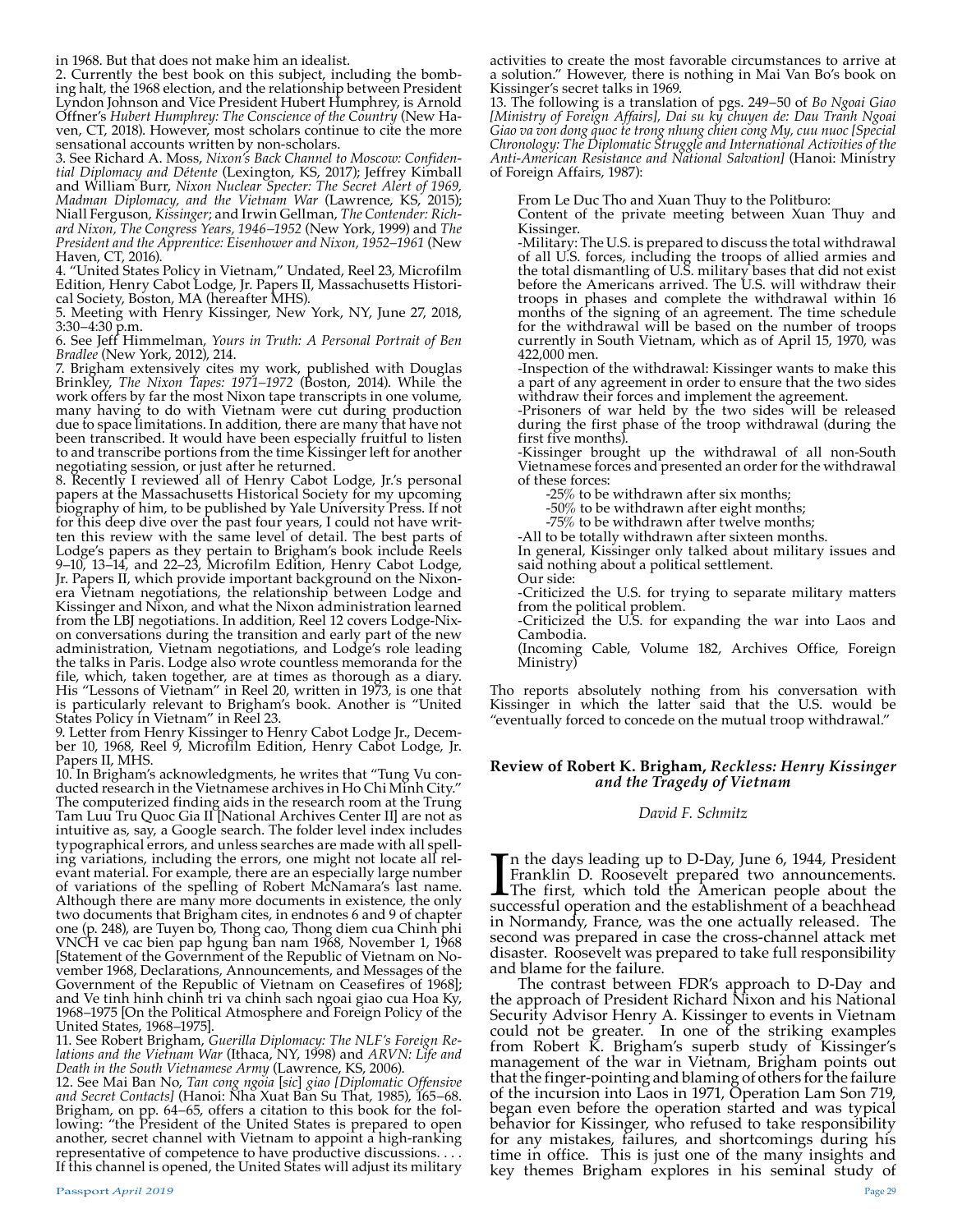Kissinger's role in the Nixon administration's negotiations with Hanoi from 1969 to the signing of the Paris Peace Accords in January 1973.

Kissinger entered office believing the only way to end the war was through a negotiated agreement. From his perspective there were, as Brigham notes, "simply too many explicit constraints on US power to make a military victory likely" (ix). At the outset, Kissinger believed he could achieve a settlement that was based on a mutual withdrawal of North Vietnamese and U.S. troops (as well as the removal of Hanoi's forces from Cambodia and Laos), the recognition of the DMZ as an international boundary, a release of all POWs, and the preservation of the Saigon government intact and in full control in South Vietnam. Kissinger's goal, Brigham writes, was "to negotiate a final peace agreement in Paris that traded an American exit from Vietnam for political guarantees for Saigon" (x). As the author unequivocally states: the national security advisor's

effort "was a total failure. Kissinger failed in each of his stated goals to achieve 'peace with honor'" (xi).

Brigham's work, as he notes, is the first comprehensive study of "Kissinger's strategic and diplomatic failures on the final peace agreement." It sets out to show that "Kissinger's misplaced faith in his own abilities to secure an honorable peace prolonged the war unnecessarily and sealed South Vietnam's fate" (xii). In this *Reckless* brilliantly succeeds.

However, Brigham also does much more. He shows how the national security advisor "made a bad situation worse …

with his reckless assumptions about the use of force and diplomacy" (xii). In addition to explicating how Kissinger's failures stemmed from his shortcomings as a negotiator and how his tactics deepened the tragedy of Vietnam, Robert Brigham challenges and corrects many of Kissinger's and his defenders' distortions, setting the record straight on a number of important points. He directly rejects Niall Ferguson's recent portrayal of Kissinger as an idealist, stating he was "a classical realist who ironically acted with great emotion and personalized much of his effort to secure America's place in the international system. As a lone actor, an instrument of free will, he was determined to shape

history" (45).<br>Brigham also rejects the theory that Kissinger sought a decent interval for withdrawal. Rather, the national security advisor held "to the idea that he could coordinate punishing military strikes against North Vietnam with diplomacy in Paris" to achieve his goal, which by 1972 was not saving South Vietnam but was "getting Nixon reelected" (150-151). Brigham further demonstrates that Kissinger developed his policies toward Vietnam and negotiated in Paris from a series of false assumptions and premises about the war and Hanoi's goals. In the end, of course, Kissinger's efforts only resolved the role of the United States in the war in Vietnam as he willingly sacrificed the needs of Saigon to conclude a deal.

Henry Kissinger has worked hard to shape a favorable portrayal of his role in Vietnam through his writings and public appearances, and despite the obvious failure of the Paris Peace Agreement, he continues to be seen by many in power and in the public as a wise senior statesman. Brigham consistently challenges Kissinger's version of events wherever the historical record clearly demonstrates that the former national security advisor has dissembled to further his own image. Space will not allow for a discussion of all the cases, but Brigham demonstrates, for example, that Kissinger did support the Cambodian invasion even though he has worked hard to keep his role secret and create a different impression, and that his recounting of

his negotiations with Le Duc Tho is either incomplete or deliberately distorted.

From 1969 to 1973, and subsequently, Kissinger had to keep changing his positions and explanations because he held to incorrect assumptions about the Vietnam War. This behavior started with an early articulation of the madman theory, which Kissinger expressed during his first weeks in office. He wanted to make the North Vietnamese think that Nixon was utterly obsessed with beating communism; and he was convinced, Brigham shows, that North Vietnam "would be forced to negotiate a mutual withdrawal from South Vietnam" despite having "no evidence to support these claims" (24). "I can't believe that a fourth-rate power like North Vietnam doesn't have a breaking point," he said. All the United States had to do, he told Nixon, was "hit them" and "Hanoi would beg 'for private talks'" (x).

Kissinger would also encourage Nixon "to think that acts of toughness—such as bombing Cambodia—

Brigham's work, as he notes, is the first comprehensive study of "Kissinger's strategic and diplomatic failures on the final peace agreement." It sets out to show that "Kissinger's misplaced faith in his own abilities to secure an honorable peace prolonged the war unnecessarily and sealed South Vietnam's fate" (xii). In this *Reckless* brilliantly succeeds.

could substitute for tactical and strategic disadvantage in Vietnam" (41). Therefore, he negotiated by issuing ultimatums and threats, which the North Vietnamese dismissed or ignored. Another constant that Kissinger held to in the face of clear evidence to the contrary, including Soviet denials, was that Moscow could force Hanoi to make concessions favorable to Washington.

Brigham argues that Kissinger's style of negotiating ran contrary both to negotiating theory and to successful examples of negotiations from history.<br>Instead of building "a negotiations" Instead of building

constituency," he isolated himself and cut out the rest of the national security bureaucracy along with Congress and Saigon. In place of "first negotiating principles," Kissinger "conditioned each meeting in Paris with military escalation, or at least the threat of escalation," an approach that has never yielded success (66-68).

This strategy led to a lack of "buy-in" for the talks among allies and to long periods of inactivity. Kissinger remained focus on the stick of military power and failed to make negotiations a sufficiently attractive carrot for Hanoi. "His coercive strategy in Paris lacked vision, shutting out potential allies. Altering this approach would have taken away from his privileged position, but it might have led to more expansive and coordinated negotiations to end the war" (66-68).<br>Finally, from the outset, the national security advisor

cut Saigon out of the negotiations of the war to enhance his control over the process and to keep South Vietnam in the dark about the concessions he was making over time in his effort to secure a peace deal prior to the 1972 presidential election. As Brigham notes, when Kissinger ultimately realized he could not achieve a mutual troop withdrawal and switched to the position of seeking a standstill ceasefire to enable the United States to devise a process for the final removal of U.S. forces, he did so without informing, much less consulting, Saigon. When the Thieu government learned the details about the agreement, it balked. Nixon briefly backed Saigon, but in the end joined with Kissinger to force Saigon to accept the Paris agreement that sealed its fate.

I have a couple of concerns that arise from solely focusing on Kissinger and seeking to correct many of the national security advisor's distortions and lies both when he uttered them and when he wrote about events later. The chronology gets confusing at a few points as the time frame shifts so Brigham can follow through on a theme. This, however, is a small price to pay for the value of Brigham's judicious analysis and weighing of the evidence against Kissinger's claims.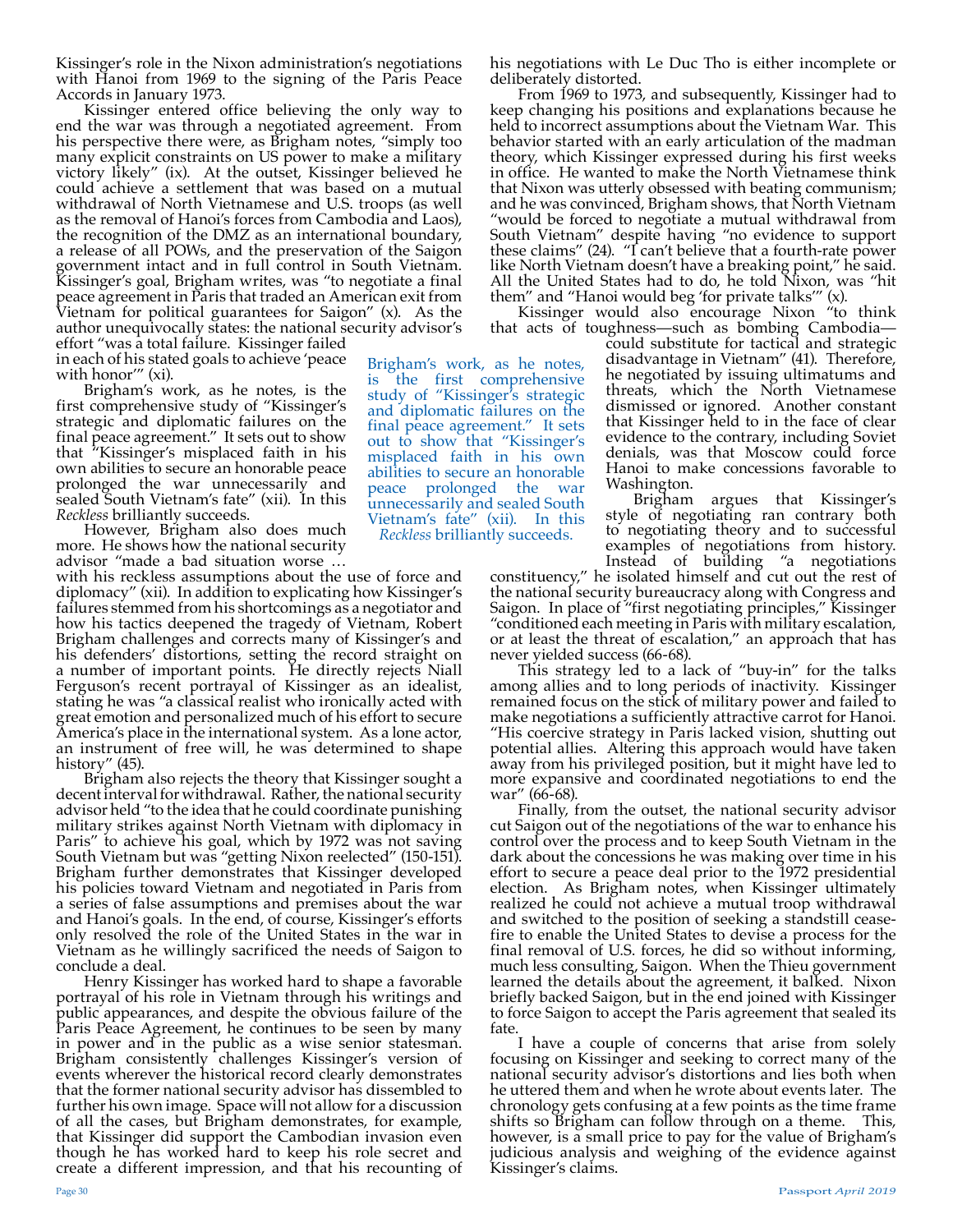A more substantive concern involves the explanation of how the Nixon administration would escalate in 1969 at the same time it announced it was pursuing Vietnamization and beginning the troop withdrawals that would consistently undercut Kissinger's and Nixon's threats. Brigham writes that after a National Security Council meeting on January 25, 1969, "no one present … could have predicted that the

administration would pursue military escalation and troop withdrawals simultaneously" (27). By examining only Kissinger's position, Brigham misses the fact that when Nixon came to office, he still believed the United States could win the war militarily, and he held to that position until the failure in Cambodia in April and May 1970. Meanwhile, Kissinger

saw escalation and bombing as a threat in negotiations.

To try and win the war by force, the president had to buy political time for his madman policy to work. He therefore set out to create the impression that he was starting to wind the war down through Vietnamization while he was actually escalating it through the secret bombing campaign and planning for Operation Duck Hook and the invasion of Cambodia. The national security advisor opposed the troop withdrawals, in part, because they were associated with and supported by Secretary of Defense Melvin Laird and, as Brigham clearly demonstrates, Kissinger wanted to keep Laird away from decision making on Vietnam.

Kissinger also opposed Vietnamization because he knew the impact it would have on his ability to threaten the North Vietnamese. Thus, he and Nixon were not always on the same page, a situation that led the national security advisor to consistently misrepresent the content of his talks with the North Vietnamese in Paris. As Brigham explains, Kissinger wanted to keep his secret talks alive and "concluded therefore that truthful reporting of these meetings threatened that goal because the president was not fully committed to a negotiated settlement" (108). Like so many of Nixon's and Kissinger's policies toward Vietnam, Vietnamization conflicted with other policies, and it ultimately failed.

In his conclusion, Brigham pulls no punches. "Despite his considerable intellect and talent," Brigham states, "Kissinger was never able to secure a peace agreement that settled the major question of the war: the political future of South Vietnam" (243). North Vietnamese forces remained in South Vietnam as the United States left, leaving Saigon to fight on its own. The United States originally escalated its commitment in 1965 because South Vietnam could not succeed on its own despite ten years of American aid and military support. The subsequent eight years of fighting had not changed that reality.

Nixon and Kissinger could have achieved similar result from the Paris Peace Agreement in 1969 without four more years of fighting. Brigham thus concludes that "the war in Vietnam was an American disaster" made even worse by the escalations and by the duplicity of the Nixon administration. Nonetheless, Kissinger, "despite his failures in Vietnam, has emerged as a symbol of American shrewdness in exercising power." *Reckless* fully demonstrates how wrong that view is and how Kissinger "recklessly sought ends beyond his mean" (244).

#### **Author's Response**

#### *Robert K. Brigham*

I want to thank the four reviewers of *Reckless* for their time, energy, and comments. SHAFR members are known for taking ideas seriously, and I was pleased to see that these reviewers lived time, energy, and comments. SHAFR members are known for taking ideas seriously, and I was pleased

to see that these reviewers lived

up to that reputation. I was especially heartened that all four found *Reckless* highly readable and a valuable contribution to the discussion on the Vietnam War. All four reviewers also wished that I had expanded my portrait of Kissinger to include other aspects of his foreign policy agenda that might shed light on the Vietnam A more substantive concern involves the explanation of how the Nixon administration would escalate in 1969 at the same time it announced it was pursuing Vietnamization and beginning the troop withdrawals that would consistently undercut Kissinger's and

negotiations. This is a fair critique. Deciding what to include and what to leave out of a trade press book written for a general reading audience—and with a strict word limit—is always difficult.

Nixon's threats.

Scott Laderman clearly understands and agrees with the main themes of the book. He was particularly drawn to the idea that Kissinger never fully appreciated American political realities, "including the need to demonstrate to a frustrated Congress and public that the war was not without end." Kissinger was much more interested in domestic politics than any of his writings on the Vietnam War indicate. More work needs to be done to highlight the strained relationship between Kissinger, the public, and Congress. Laderman also found intriguing the issue of South Vietnam's legitimacy, and I must confess that this remains a topic that fascinates me. Much of the new writing on Vietnam from those with significant language skills focuses on the "idea" of South Vietnam.<sup>1</sup> This is also a subtext in some of the writings by Viet Thanh Nguyen, Thi Bui, Andrew Lam, and Andrew Pham, among others.

Any author appreciates it when a reviewer focuses almost exclusively on the main themes of the book, and this is certainly true of David Schmitz's review. He suggests that *Reckless* is, at its heart, a book about Kissinger and the secret negotiations in Paris. He understands my criticisms of Kissinger as a negotiator. He also agrees that Kissinger's efforts "only confirmed suspicions about the part the United States had played in the war in Vietnam, as he willingly sacrificed the needs of Saigon to conclude a deal." For example, the final peace agreement did not include a mutual troop withdrawal from South Vietnam. By agreement, ten PAVN main force infantry divisions were allowed to stay in South Vietnam. There were no enforcement mechanisms built into the peace agreement. There was no legitimate oversight for a political process in South Vietnam after an American withdrawal. Schmitz also supports my view that Kissinger thought that toughness could help replace any political, tactical, or strategic disadvantages the United States may have faced in Vietnam. Being tough did not always work out the way Kissinger intended.

Luke Nichter and I disagree on the degree to which Kissinger's ego and ambition (and emotions) influenced his negotiating strategy in Vietnam. I thank Nichter for finding a few Vietnamese citations that were mangled by my dyslexia software. On the meeting with Jean Sainteny on August 4, 1969, the quote is entirely accurate. Its source is Luu Van Loi and Nguyen Anh Vu, *Cac cuoc thuong luong Le Duc Tho-Kissinger tai Paris* (91–92). The English translation of the same book, *Le Duc Tho-Kissinger Negotiations in Paris*, carries that same passage on page  $100.<sup>2</sup>$ 

Le Duan's well-known opposition to negotiations and his emphasis on the need to build up revolutionary forces are major themes of his "Letters to the South," properly cited as Le Duan, *Thu Vao Nam* (Hanoi: Nha Xuat Ban Su